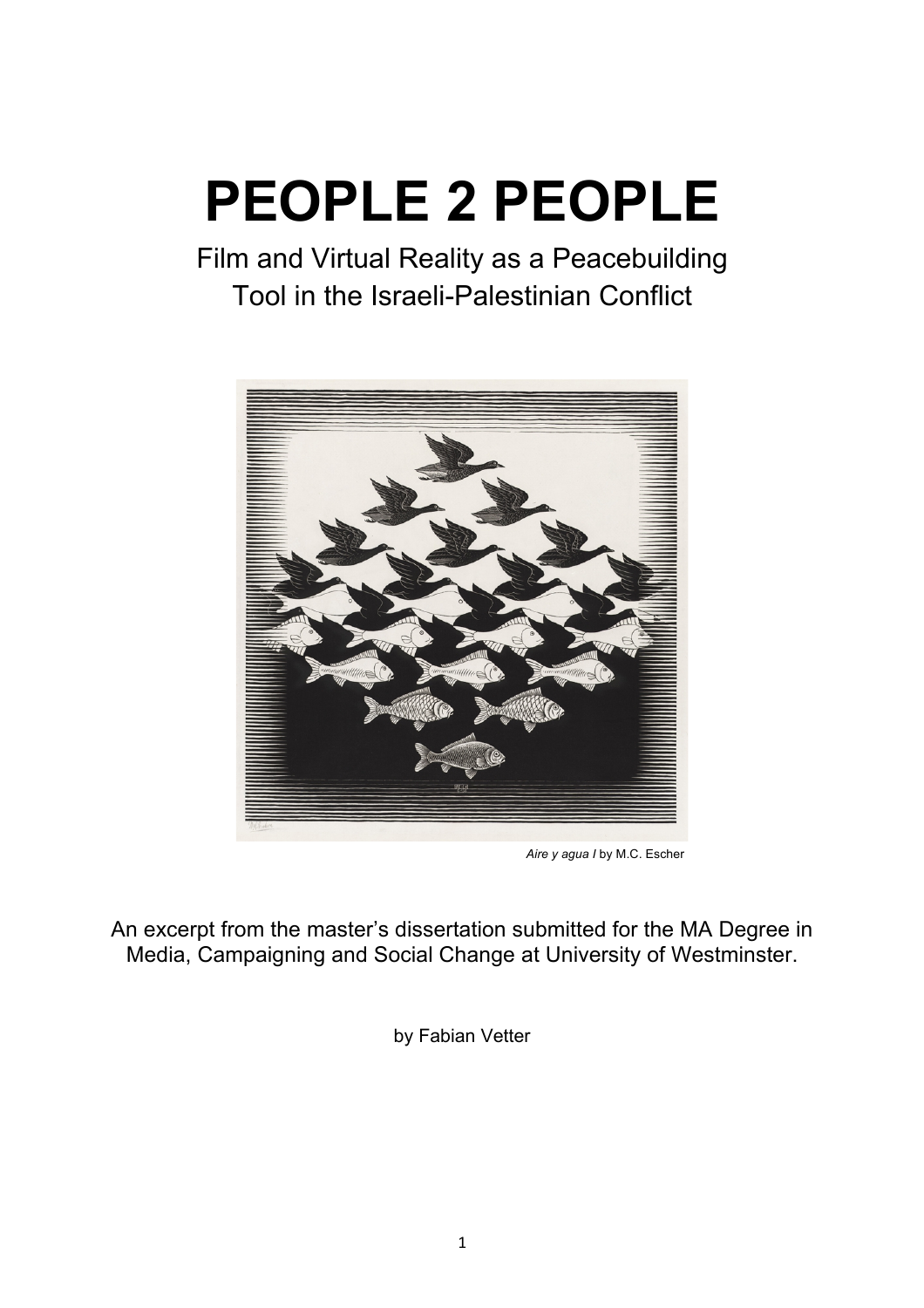## **Index**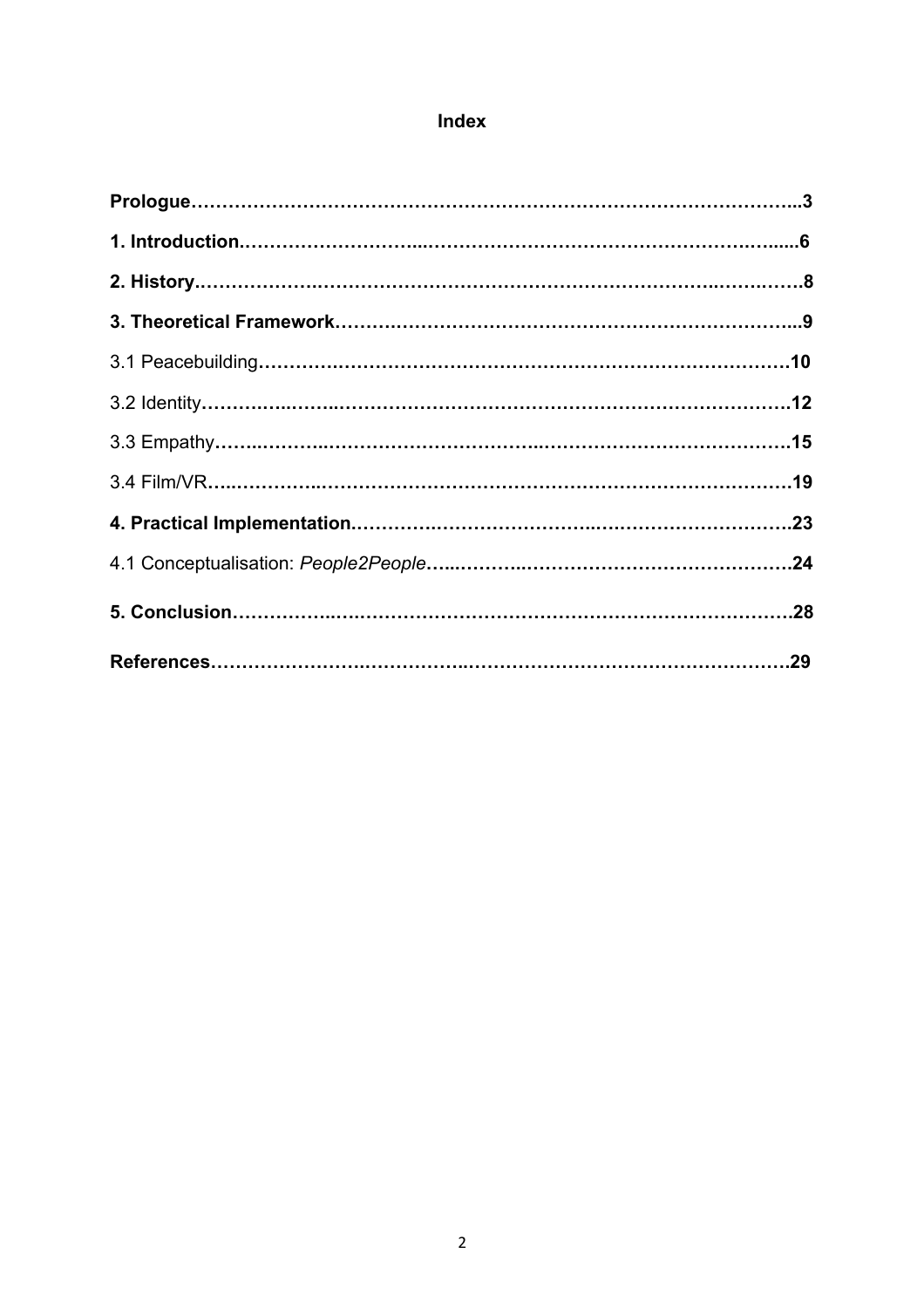### **Prologue**

*Edinburgh to London. London to Stockholm. Stockholm to Tel Aviv. The long flight time and many stay-overs before reaching my final destination Tel Aviv give me time – maybe too much time – to think in depth about the legitimacy of my master's dissertation and the fieldwork in Israel and Palestine that lies ahead of me. For the first time, I feel heavy self-doubt and slight symptoms of anxiety about what I am doing there. Unfortunately, there is no passenger seated next to me who might help me with such heavy luggage and distract me from my thoughts. Who do I think I am? Why do I think I am eligible to get involved in the peace-building work in the Israeli-Palestinian conflict? Me, an academic from the Western world, from Germany at that, whose ancestors are jointly responsible for the tragic circumstances the two people are facing today. Perhaps I have the responsibility to get involved precisely because of what happened in the past. Even then, as an outsider, what do I know about life in Israel and Palestine given I never lived there. For the first time, I can feel the historic burden upon which my master's dissertation builds and the importance of a delicate approach required for any peacebuilding initiatives, especially when pursued by an outsider. In order to not get lost in transit I try to re-direct my thoughts, walking through the stations and stages that brought me to this particular project.* 

*The Allgäu-Orient Rally of 2014, a charity car rally from Germany to Jordan, in which I took part marks a significant starting point for this dissertation. The Syrian civil war forced us participants to take a detour around Syria and enter the country of destination, Jordan, through Israel and Palestine. This led to my first unexpected encounter with the beautiful country, its wonderful people, its vast culture and with the Israeli-Palestinian conflict. I think it was the bold contrast between the country's vibrancy and human warmth, which I experienced on both sides of the separation wall, and the tension of the ongoing war between the two people that affected me most.* 

*A year after crossing the finishing line in Amman, I was working on the production of a web-documentary with my wife Olga – an interview project that explores the human capacity to love and to fear. Conversations with Israelis and Palestinians seemed to be a hugely relevant case study for our project – picturing the human life in a region so strongly marked by fear and conflict between Israelis and Palestinians provided us with deeper insights into the feelings of love and fear. Meeting different people on both sides of the separation wall allowed me to gain a better picture of the complexity and the historical context of the Israeli-Palestinian conflict, how it permeates people's everyday life and how it is deeply entrenched into their sense of identity. Simultaneously though, the more people we met and listened to, the less I understood why, for decades, these people have failed to make sustainable peace. The immersion into the hearts and minds of Israelis as well as Palestinians let the omnipresent polarity of the conflict blur and sometimes even vanish. Everyone, every*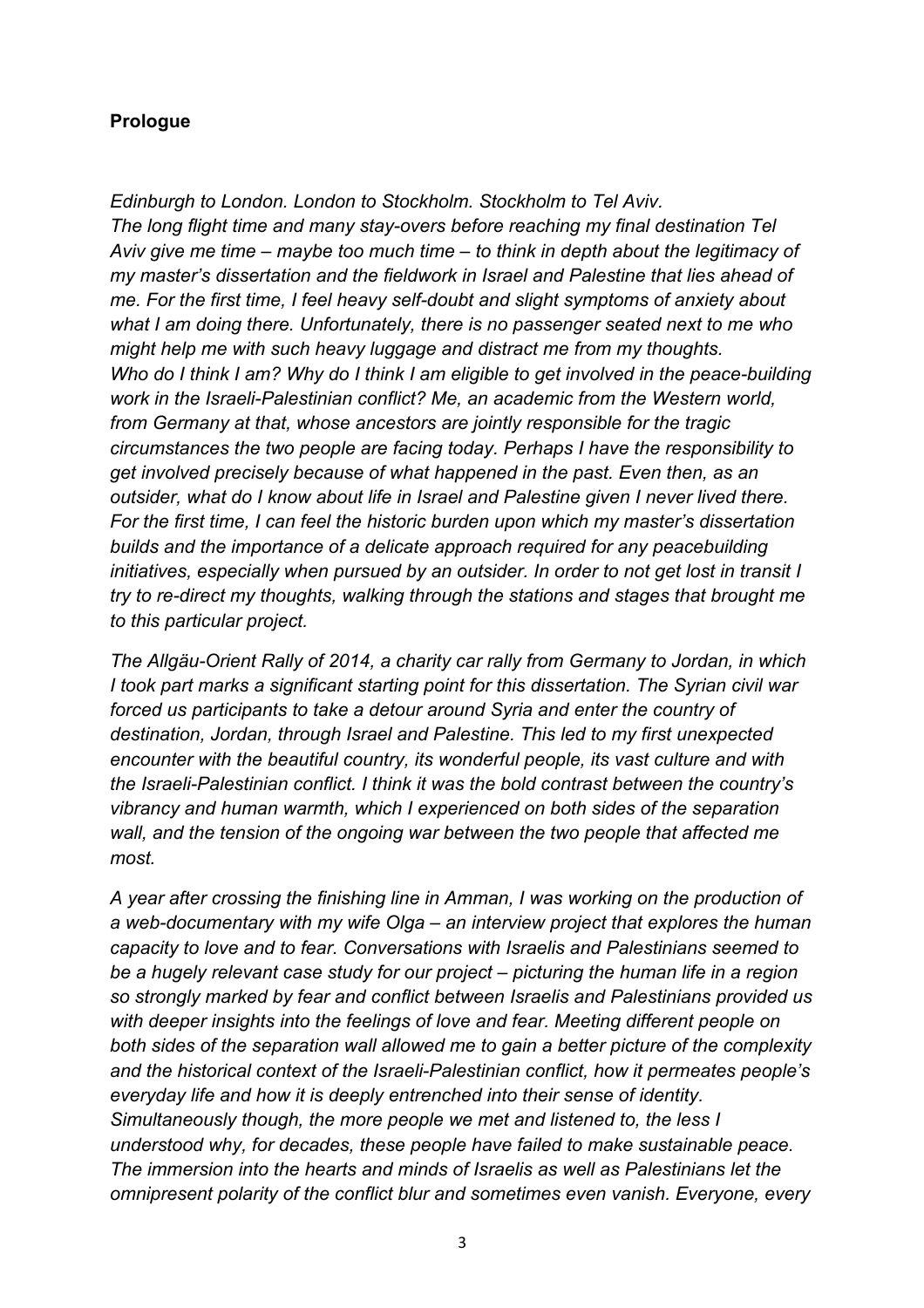*single person we met, was clearly bringing forth the predisposition of a peaceful and loving human being and even the willingness to bring about peace. I will always remember the words of one particular interviewee, whose grandparents survived the hell of Auschwitz, who himself fought three Arab-Israeli wars as a reserve soldier before his 14-year-old daughter was blown up by a Palestinian suicide bomber in 1997. He said: "My father was an Auschwitz graduate. Seventy years ago, while they took my grand-parents to the ovens back in Europe, the free and civilized world stood aside. They never lifted the finger. And today, seventy years later, while the two crazy nations of ours are massacring each other, the free and civilized world is still standing aside…We don't want people to be pro-Israeli. We don't want people to be pro-Palestinian. We demand of you to be pro-peace."* 

*Experiencing the deep longing for peace on both sides of the separation wall gave me the impetus to look for a way in which the two people may come to experience the warmth and peacefulness on the respective other side that I had encountered. Arguably, one of the biggest hindrances to creating peace in the region are the mutually reinforcing physical and mental walls between the two people – in theory it's as simple as that. As an outsider, a holder of a German passport, I can physically go back and forth between the two worlds. However, the majority of people in Israel and Palestine cannot. Further, most Israelis and Palestinians are brought up - at home and at school – with a strong us versus them mentality that fosters bias, fear and hatred towards the other. As an outsider, not carrying an Israeli or Palestinian narrative on my back, I do not find myself caught up in this us-versus-them mentality. Whilst the physical and mental walls that both give manifestation to and perpetuate the conflict usually don't allow people from both sides to encounter each other, I can step into and experience a space between them – a space beyond us-versus-them. I myself I am not only capable to step into that space, but I hope to bring to life this inbetween space that exists or may come to exist between Israelis and Palestinians, to create a bridge that may transcend the physical and mental walls between them. It is in this light that I started grappling with the question how the physical and mental walls may be overcome in order to facilitate a reconciliation process in the Palestinian-Israeli conflict. Whilst this question certainly exceeds the scope of this master's dissertation, this project seeks to contribute a small mosaic stone to the larger project of creating peace in one of the most bitterly disputed and intractable conflicts of our time.* 

*Still sitting on that sticky aeroplane seat, I come to realize how lucky I am to not have had a chatty travel companion next to me who may have distracted me from my selfdoubt and anxiety about this project. The long and lonely travel has provided me and my pencil with time and space to engage deeper with the rationale underlying this project.* 

*When I will be entering Israel and Palestine very shortly, handing my German passport to the person at the border control, my privilege to step into the peaceful space that exists between Israelis and Palestinians will unfold. I am convinced that*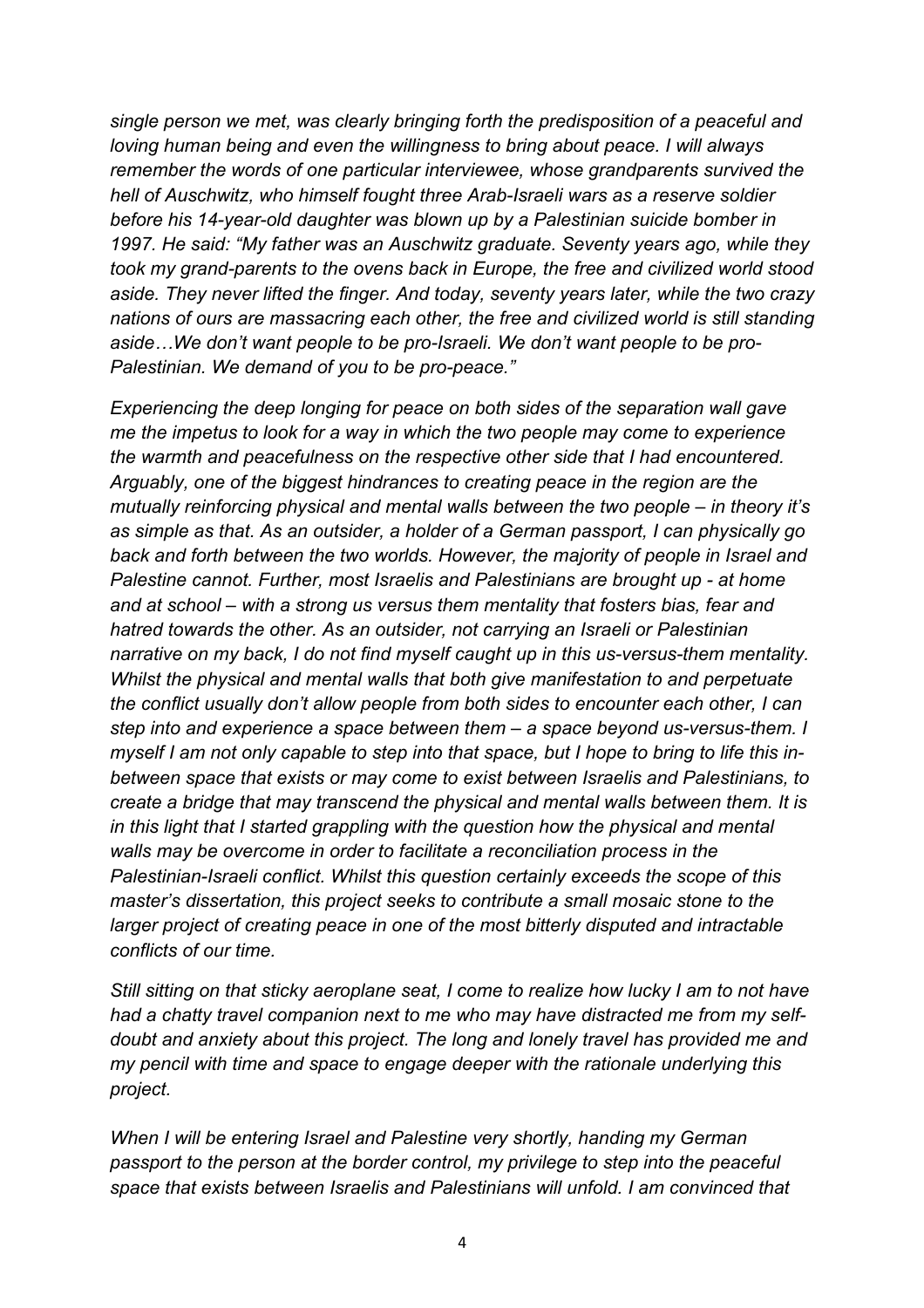*with this privilege comes the responsibility to make use of this ability and to dedicate myself to the best of my ability to the creation of peace between Israelis and Palestinians.* 

> *22.10.2017 – around 39,000 feet above sea level somewhere in-between Stockholm and Tel Aviv.*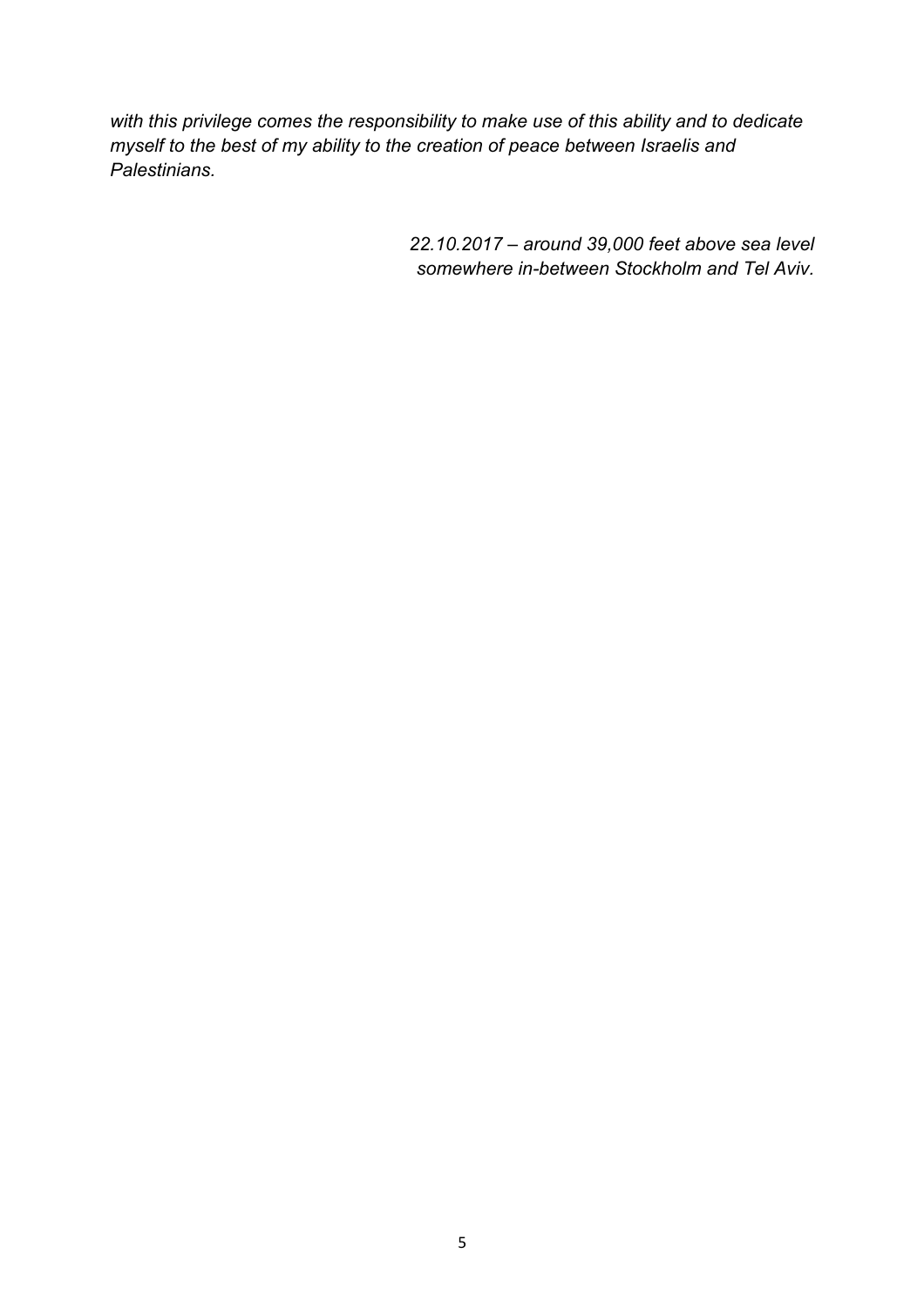#### **Introduction**

At the surface, the Israeli-Palestinian conflict is a territorial conflict between two peoples over the same piece of land. However, at a deeper level, this conflict, which is said to be an intractable conflict (Kelman, 1999), is based on strong religious, ethnic and nationalist divides and is therefore arguably a conflict over identity. For many decades, Israelis and Palestinians have been facing ongoing suffering and have lost numerous people on both sides, further complicated by a striking power asymmetry towards the Israeli side, and have been separated since 2002 by an approximately 500-kilometre-long concrete wall erected by the Israeli state. To this day, bringing about peace between the two peoples through traditional diplomatic attempts (track I diplomacy) on the state-political level ultimately failed, most notably the Oslo Accords in the 1990s (Chaitin, 2011, p13). Peacebuilding scholars and practitioners have therefore increasingly called for processes of alternative diplomacy (track II diplomacy) - peacebuilding efforts that address the more affective or relational aspects of creating sustainable peace (Lederach 1997; Kelman 2008). These scholars are united in the understanding that building peace requires changing hearts and minds of the respective societies and a profound transformation in their relationship. This shift in turn necessitates people-to-people efforts at the grassroots level. As Chaitin writes, "no peace will hold if it is not constantly supported by peopleto-people processes" (2011, p18). However, and significantly, in the case of Israel/Palestine, the existence of the mutually reinforcing mental and physical walls that keep Israelis and Palestinians constantly separated, prevents positive personal encounters and thus severely impedes people-to-people peacebuilding work. As a result, today there are generations of Israelis and Palestinians who have never been to the other side or have never met the respective other apart from brief – and usually negative – encounters, for instance taking place at military checkpoints. The question this reality begs in the quest of peace is how to overcome both the mental and physical walls between Israelis and Palestinians, a question which several local-level peacebuilding organisations in the region have dedicated their work to. This master's dissertation sought to explore this overarching question. Building upon a theoretical framework that draws on a diverse set of academic scholarship, the aim of this dissertation was to conceptualise and implement a peacebuilding tool that may contribute to the transformation of the relationship between Israelis and Palestinians and thus facilitate a peace process at the grassroots level. Whilst this arguably does not represent a traditional campaign for social change, it is pertinent to mention that within the framework of this master's dissertation, the creation of peace is understood to represent a key form of social change, which situates this professional project in the wider scholarship on media campaigning and social change.

The theoretical part of this dissertation particularly draws on and puts into dialogue theories on peacebuilding, identity formation, empathy and film. Regarding the latter, the latest film technology virtual reality (VR) is of particular interest to this research.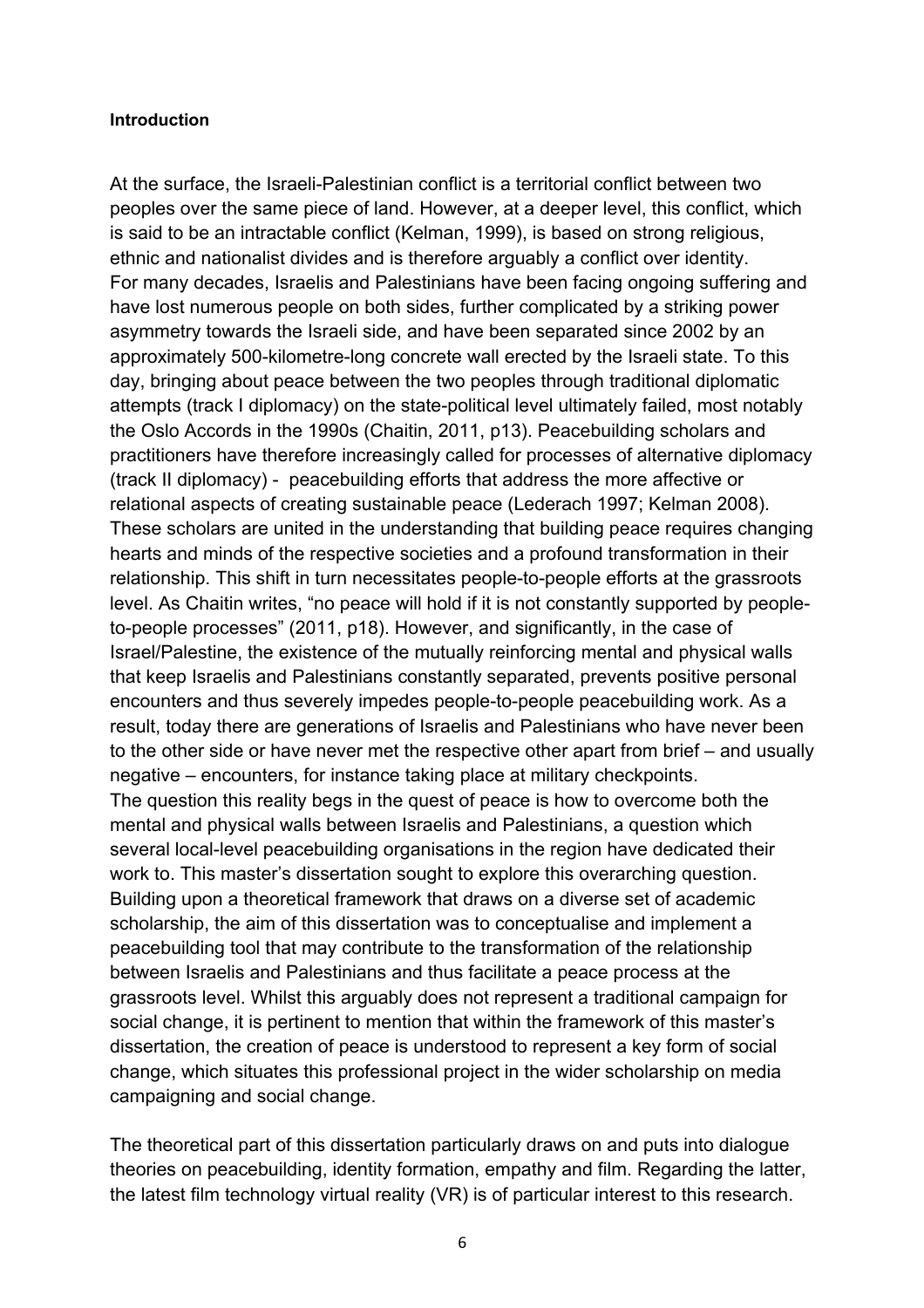Whilst engagement with the scholarship on peacebuilding and conflict transformation provides the point of departure for this particular professional project, theory on identity formation helps to understand how the mental (and subsequently the physical) walls between the two peoples were built and the way in which they sustain the conflict. Particularly drawing on constructivist approaches to identity formation will allow me to demonstrate that due to the socially constructed character of collective identities, the resulting mental walls between the two peoples carry the potential to be deconstructed. Theoretical engagement with the concept of empathy will further provide a point of departure for discussing how said rigid identities that find manifestation in the physical wall between Israelis and Palestinians may be attenuated. Finally, the theoretically informed section of this dissertation will engage with the medium film and the latest technology virtual reality. In this regard, this research is particularly interested in the way in which film and empathy are linked, i.e. the way in which film may facilitate empathy. In this regard, it will be argued that film and VR, due to their highly immersive nature, provides a potent tool to put cracks into and transcend both the mental and physical walls that continue to separate Israelis and Palestinians.

As part of this dissertation, the findings of this theoretical engagement were translated into a collection of three virtual reality documentaries that portray Israeli and Palestinian individuals. The aim of the documentaries was to pound said crack into the mental and physical walls between Israelis and Palestinians by creating a non-confrontational space within which both sides can (virtually) meet the respective other and immerse themselves in their narratives, thoughts, fears and beliefs whilst reflecting on their own. The practical part of this work came to life in collaboration with and support of the *Parents Circle Families Forum* (PCFF), a joint Israeli-Palestinian organization of bereaved families dedicated to creating peace in the region through dialogue and human encounter.

Clearly, this project does not propose the ultimate solution for the Israeli-Palestinian conflict, which is too intractable, multidimensional and complex to be solved through one peacebuilding tool alone. However, by collaborating with an established peacebuilding organisation that enjoys a high degree of legitimacy in both societies, this project proposes one approach to facilitating a reconciliation process between the two peoples. In this regard, this media project seeks to provide one stone to the bitterly contested mosaic of creating peace in the Israeli-Palestinian conflict.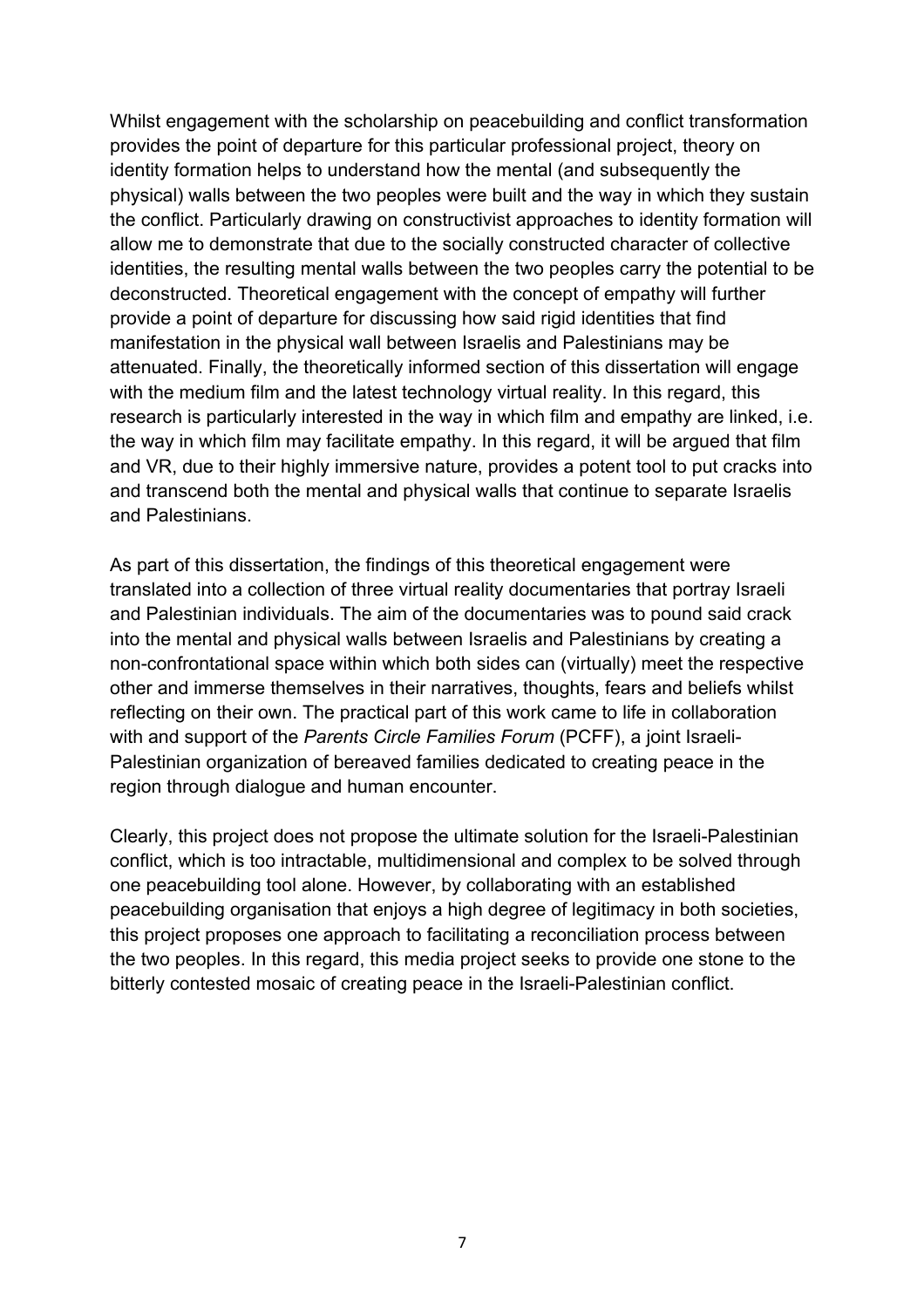#### **History**

Providing an extensive overview of the history of the conflict is beyond the scope of this dissertation and has been addressed extensively elsewhere (see for instance Grosser, 1983; Said, 1979). However, what follows seeks to provide a brief overview of the conflict's origins and dynamics in order to demonstrate the long history of competing claims to (national) identity between the two peoples.

On the maps of the nineteenth century the territory which is Palestine and Israel today, was under the rule of the Ottoman Empire. During that time, Muslims, Jews and Christians were living together rather peacefully. A number of historic events during the late 19<sup>th</sup> century and the early 20<sup>th</sup> century drastically changed the conditions in the region which can be said to be the primary root cause for the conflict. The Jewish people, who had suffered ongoing persecution, discrimination and anti-Semitic violence for centuries (Grosser, 1983) were facing a rise in antisemitism all over Europe. This caused a revival in Zionism, a Jewish national movement predicated on the understanding that Judaism is not merely a religion but a nationality in need of its own country which will be founded on the soil of their religious and historical homeland – Palestine. Consequently, in late 1800, an increasing number of Jewish people immigrated to Palestine and built the first settlements. After the horrors of the Holocaust where 6 million Jews were brutally murdered, the influx of Jewish people into Palestine multiplied drastically. During World War I, when fighting the Ottoman Empire, the British had signed the Balfour Declaration in which they announced to support the building of a Jewish homeland in Palestine. With the end of the war, the Ottoman Empire collapsed, and Palestine became a British mandate – British Palestine. A large group of Arabs responded to the rule of the British Empire over Palestine with the development of a distinct Palestinian national identity in their struggle for autonomy and selfdetermination. Since both, Jews and Arabs, claimed their historical territorial belonging and their religious heritage to the same land under the rule of the British, tensions in the region had grown and their shared bloody history began to unfold. Over the next decades, an increasing power asymmetry between Israelis and Palestinians developed and today, the state of Israel occupies and controls life and land of the Palestinian people. However, what remains is that the essence of the conflict is the struggle of both peoples to secure their distinct national identity in their struggle for belonging, a national sense of identity and, for the case of Palestine, selfdetermination. Significantly, because the conflict has been going on for decades, what Bar-Tal (2013) calls the "ethos of conflict" has become deeply engrained in the Israeli and Palestinian collective identity, sustaining and perpetuating the conflict (Oren et al, p133). Any peacebuilding attempts in the region will therefore need to take into account this more affective dimension of building peace, that is the competing claims to identity and mutual negation of the respective other side's existence and identity.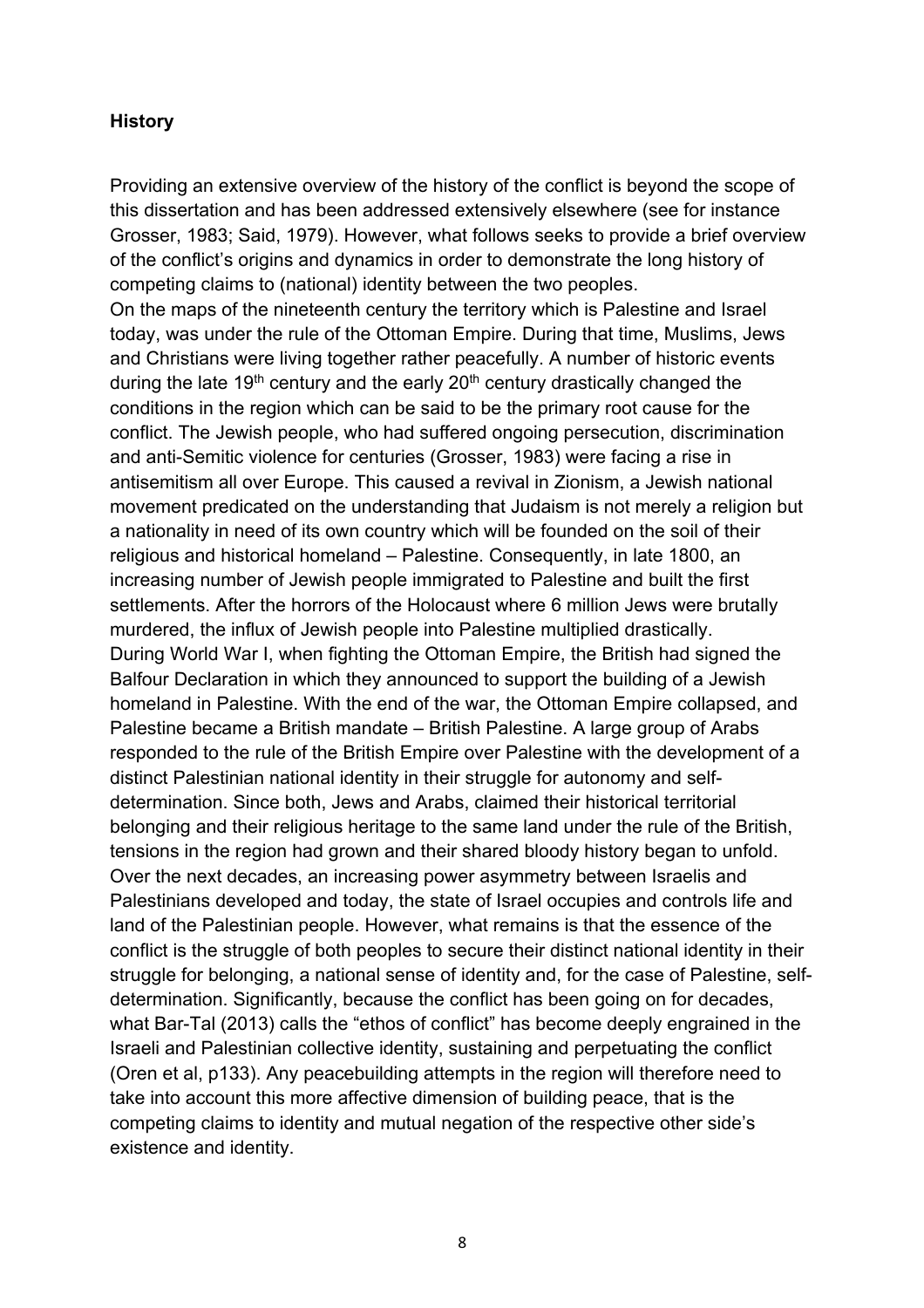**Theoretical Framework**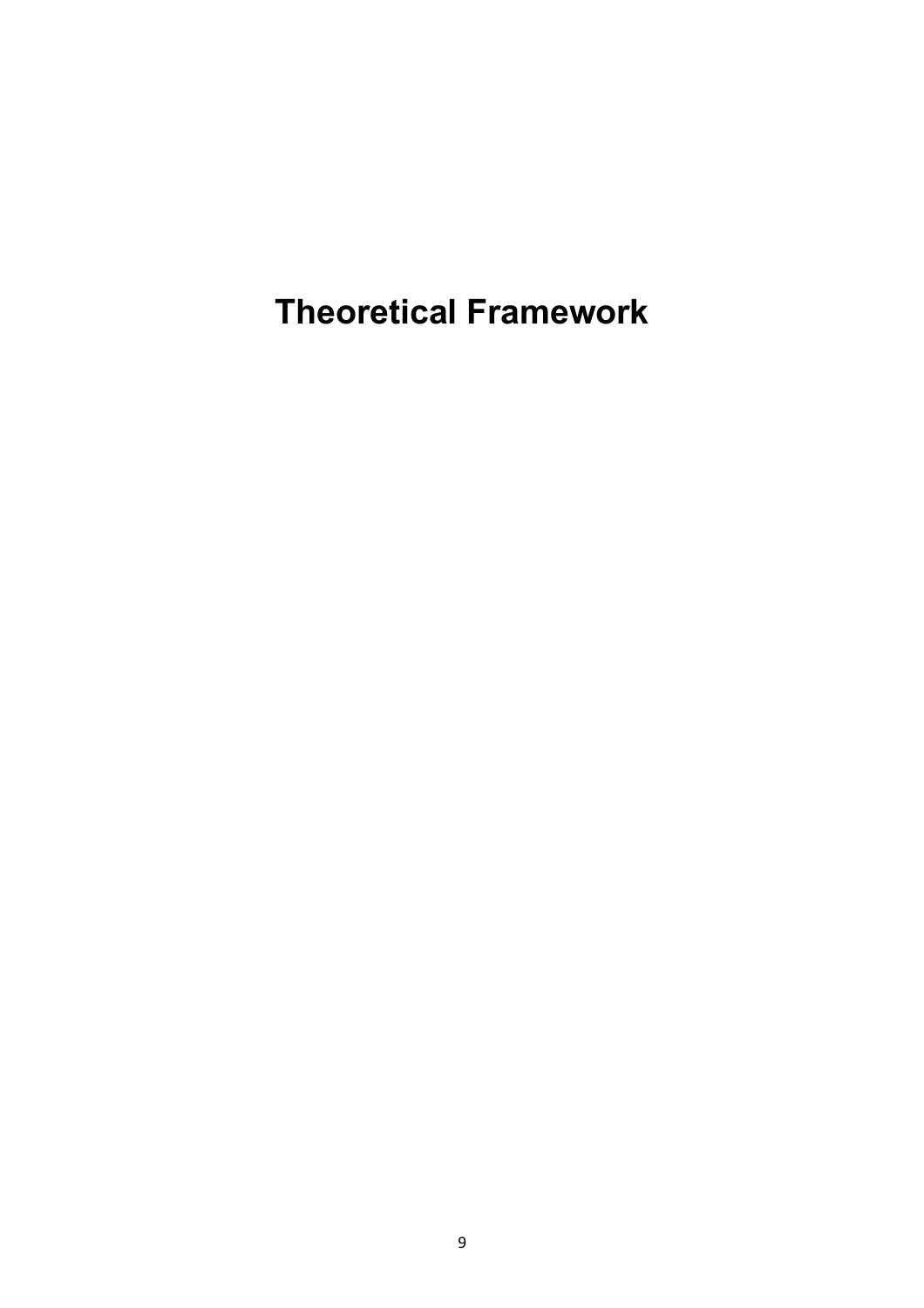#### **3.1 Peacebuilding**

As indicated in the introduction, the most recent scholarship on conflict resolution and peacebuilding calls for "an integration between bottom-up (grassroots, civil society) activities and top-down (government, formal) negotiation and peace treaties" (Chaitin, 2011, p17), which appears to be particularly relevant for any attempts at creating sustainable peace in Israel/Palestine. Since Allport's (1954) ground-breaking work establishing the so-called contact hypothesis, which proposes that inter-group contact improves negative attitudes between adversarial groups, a rich body of literature in the field of peacebuilding and reconciliation has evolved building upon and further developing this insight (see for instance Nadler, 2004; Kelman 2008; Chaitin, 2011; Maoz, 2011). The contact hypothesis frequently provides the rationale for people-to-people peace efforts at the grassroots level and scholars and practitioners try to design peacebuilding efforts that bring together Israelis and Palestinians in order for them to get to know each other and come to deconstruct the hardened negative perceptions of each other. Particularly encountering the other side's personal and collective (historical) narratives of suffering play a key role in this regard (Bar-On, 2000; Chaitin, 2011; Rothberg 2006). However, a comparatively smaller body of literature also points to potentially harmful effects of such inter-group encounters in the case of Israel/Palestine. For instance, Maoz and colleagues argue that due to the profound power asymmetry at play in the conflict, direct contact between Israelis and Palestinians does not necessarily lead to inter-group reconciliation. They found that in a number of cases a personal encounter actually led to increased verbal violence (Maoz et al, 2007). Others argue that dialogue within a context of wider structural inequality may in fact enhance essentialising perceptions of the other (Helman, 2002; Pilecki and Hammack 2014). This implies that creating peace is a sensitive and highly context-dependent endeavour that makes it rather difficult to find one-size-fits-all approaches and practices. However, the above findings point to the need for peacebuilding efforts aimed at creating a space within which members of adversarial groups can encounter each other to be nonconfrontational.

It is pertinent to mention that peace is a concept that scholars from a wide array of disciplines have struggled to define, grasp and come to terms with. What precisely constitutes peace? Merely the absence of overt hostilities and violent conflict or also the absence of structural violence and inequality, as well as positive inter-group relations? (see for instance Galtung 1969). Whilst these are questions that go beyond the scope of this dissertation, I would like to turn to a work of major significance within the realm of peacebuilding, Lederach's book *The Moral Imagination: The Art and Soul of Building Peace*, in which he explores what he terms the "moral imagination". Lederach, a well-known peacebuilding practitioner and scholar argues that sustainable peacebuilding requires the emergence of the moral imagination, which implies that individuals and communities have to create a shared vision where they come to see themselves as forming part of an inter-connected web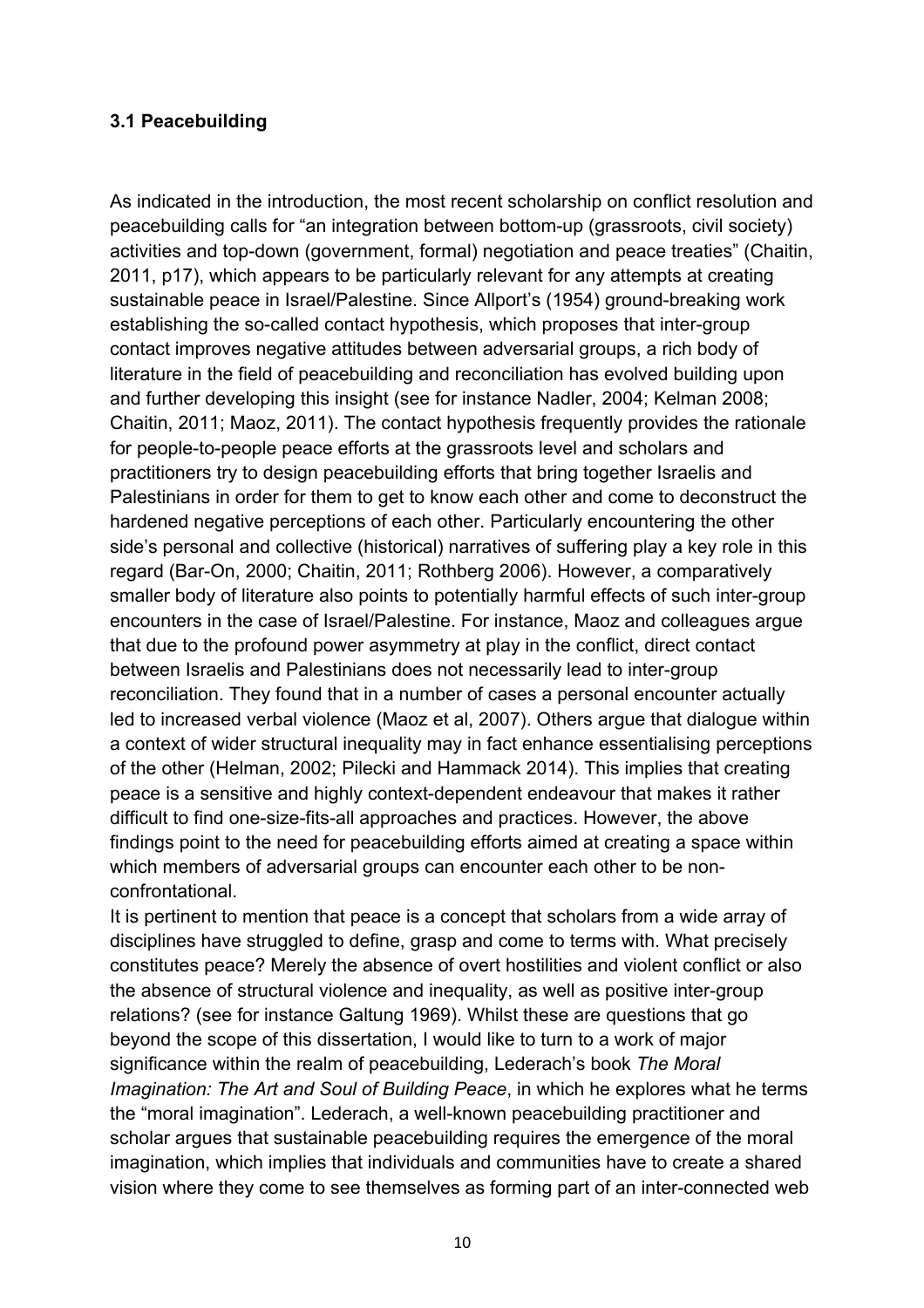of relationships, including the enemy. In this regard, the concept describes "the capacity to imagine something in the real world yet capable of giving birth to that which does not exist yet" (ibid., p29). Lederach argues that the moral imagination is built upon four pillars:

the capacity to imagine ourselves in relationship, the willingness to embrace complexity without reliance on dualistic polarity, the believe on the creative act, and acceptance of the inherent risk required to break violence and to venture on unknown paths that build constructive change" (ibid., p29). Ultimately, and perhaps most significantly, the moral vision of a peaceful future he describes comprises the understanding that "the quality of our life is dependent on the quality of the life of others [and] recognizes that the well-being of our grandchildren is directly tied to the well-being of our enemy's grandchildren (ibid., p35).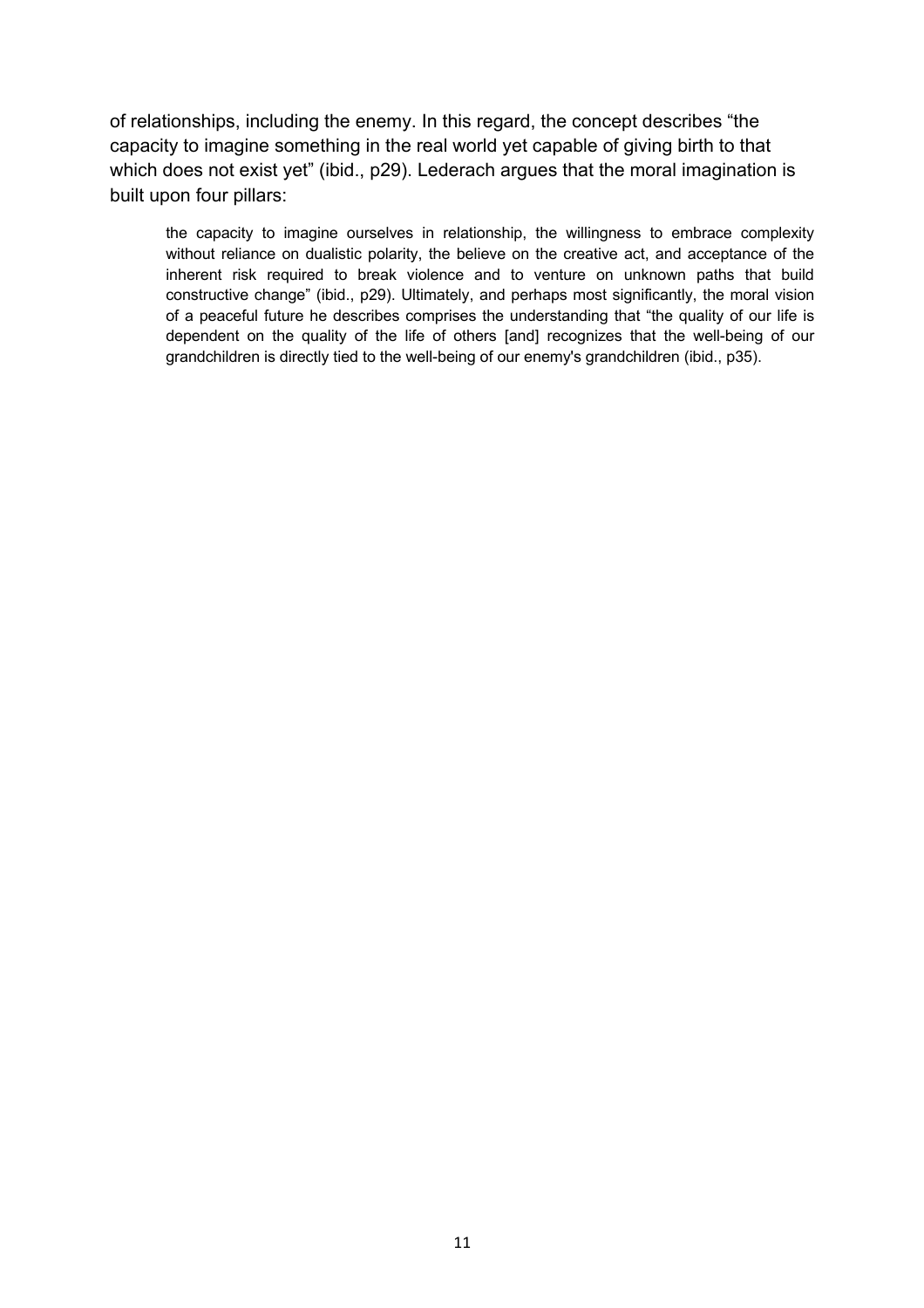#### **3.2 Identity**

*Nothing in the universe exists as an isolated or independent entity. Everything takes the form of relationships, be it subatomic particles sharing energy or ecosystems sharing food. In the web of life, nothing living lives alone.*

Margaret J. Wheatley

The introductory quote above by Wheatley not only suggests that relationships are universal and essential to the very existence of everything there is, but further implies that there is an interconnectedness between all things in the universe. In this regard, the quote serves as a fruitful point of departure for a discussion of identity and identity formation for it is the web of relations to other people (Battle, 2009) and the social environments we are operating in from which identity evolves (Krznaric, 2015). In other words, it is the space between the self and the other which enables us to define who we are, and who we are not, as well as the relation between the self and the other.

#### *Identity formation*

Within the framework of this research, identity is not understood to be ontologically given, but rather a social construct (Hall, 1997). Broadly speaking, identities are constructed in a process of demarcating a sense of self in opposition to an other, by drawing a psychological differentiation between oneself and an existing or imagined "other" (Hall, 1997; Volkan, 2009; Murer, 2014). Significantly for this research, identity formation reflects a dialectic interplay between similarity and difference. More precisely, when constructing our sense of self in opposition to an other, we look for similarities between ourselves and others. As Hall argues, identity is "constructed on the back of a recognition of some common origin or shared characteristics with another person or group" (1997, p2). In this regard, Vamik D. Volkan defines collective identity, or what he refers to as large-group identity, as "the subjective experience of thousands or millions of people linked by a persistent sense of sameness" (Volkan, 2009, p6). Similarly, in his landmark publication on nations, Benedict Anderson (2006) coined the term "imagined communities" to capture the sense of perceived sameness and brotherhood in opposition to an imagined other. However, at the same time, collective identity is simultaneously based "on [its] capacity to exclude, leave out, to render 'outside'" (Hall, 1997, p5). Significantly then, and somewhat paradoxically, sameness and difference are intimately linked. As Calhoun writes, "[t]here is no simple sameness unmarked by difference, but likewise no distinction not dependent on some background of common recognition" (1994, p9). Hall similarly recognises the interconnectedness between sameness and difference when arguing that identity is "constructed through, not outside, difference" (1997, p4). Parekh perhaps most powerfully describes the way in which sameness and difference are not only connected, but in fact mutually constitute one another. Our identity, he argues, "is a product of a dialectic interplay between the universal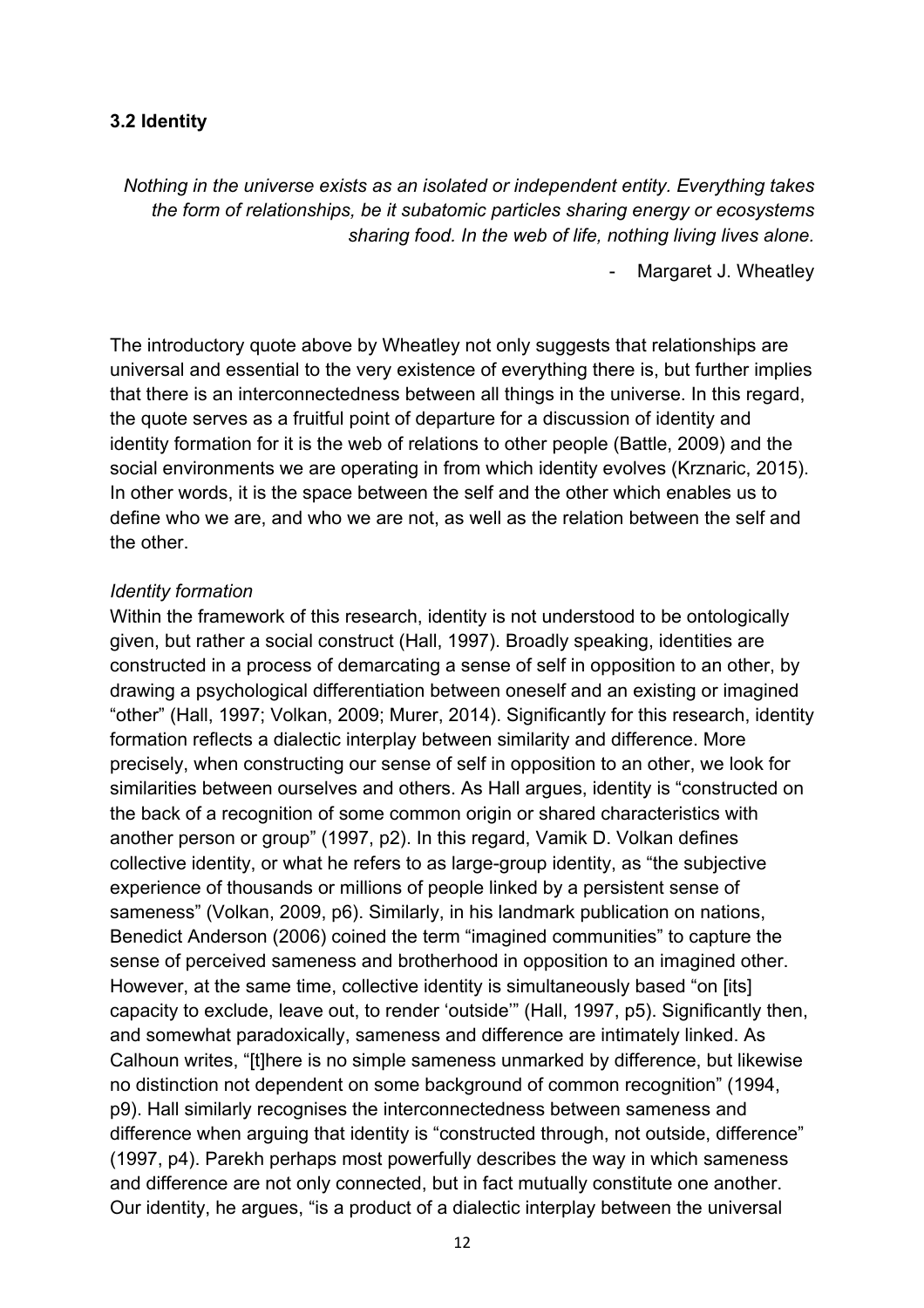and the particular, between what [we] all share and what is culturally specific" (2006, p124).

It needs to be emphasised that the process of othering, or creating an out-group vis a vis an in-group is not problematic per se. Most of the time, it is a complexity-reducing device, a mental space within which we can operate and that provides us with a sense of safety and belonging. In that respect, the notion of home is of great relevance*.* In his book *Home Territories,* David Morley clearly illustrates that home has to be understood as a "fictional construct" rather than just a physical space (Morley 2000) and such an imagined home, as Rapport and Dawson point out, is "socially homogenous, communal, peaceful, safe and secure" (ctd. in Morley 2000, p246). In this light, I suggest that the sense of large-group identity and its safe confines allow for the feeling of security and belonging. Ashcroft's remark that freedom of borders is perceived as a threat to identity (Ashcroft, 2009, p19) is to be understood in this vein, as is Baumann's argument that "[o]ne thinks of identity whenever one is not sure of where one belongs; that is, one is not sure how to place oneself among the evident variety of behavioural styles and patterns…'Identity' is a name given to the escape sought from that uncertainty" (1997, p19).

However, and of great significance for this research, the dichotomous thinking undergirding identity formation and the resulting us-versus-them mentality may become dangerous, since "[i]t is within [the] polarities of white/black,

masculine/feminine, hetero/homosexual, where one term is always dominant and the other subordinate" (Rutherford, 1990, p10). In other words, when one group stands in opposition to another a power hierarchy or moral judgement in terms of superiorityinferiority is implied. This is particularly likely in instances of "geographical proximity and economic interdependence" (Young, 1996, p126) and during times of social crises and upheaval. Then said mental barriers demarcating in-group from out-group become even stronger and the resulting us-versus-them perception is more pronounced (Volkan, 2009; Murer 2014).

The worst outcome of us-versus-them mentality as Chaitin argues is dehumanisation (2011) which is the result of what Leyens and colleagues call "infrahumanization" (Leyens et al, 2007). Infrahumanization describes the perception of an in-group to be constituted with more human features as the out-group. Consequently, the in-group is defined as a fully adequate human being while the out-group has a lower status of humanity (Viki and Calitiri, 2008). The existence of infrahumanization within the Israeli society is a major problem to the conflict which, as Nagar and Maoz argue, leads to the "Jewish-Israeli (un)willingness to recognize Palestinian pain and suffering" (2015, p372).

For this project it is pertinent to emphasise the processual nature of identity formation as well as the role that imagination plays in this process. The ongoing attempt to create a homogenous and definite identity never reaches a conclusion. Identity is constantly under construction – an ongoing process – that is never complete or fixed (Calhoun, 1994; Hall, 1997). Hall notably writes, "[t]he total merge it suggests is, in fact, a fantasy of incorporation" (Hall, 1997, p3). This suggests that, arguably, we define who we are, our sense of identity, based on an imagined other that does not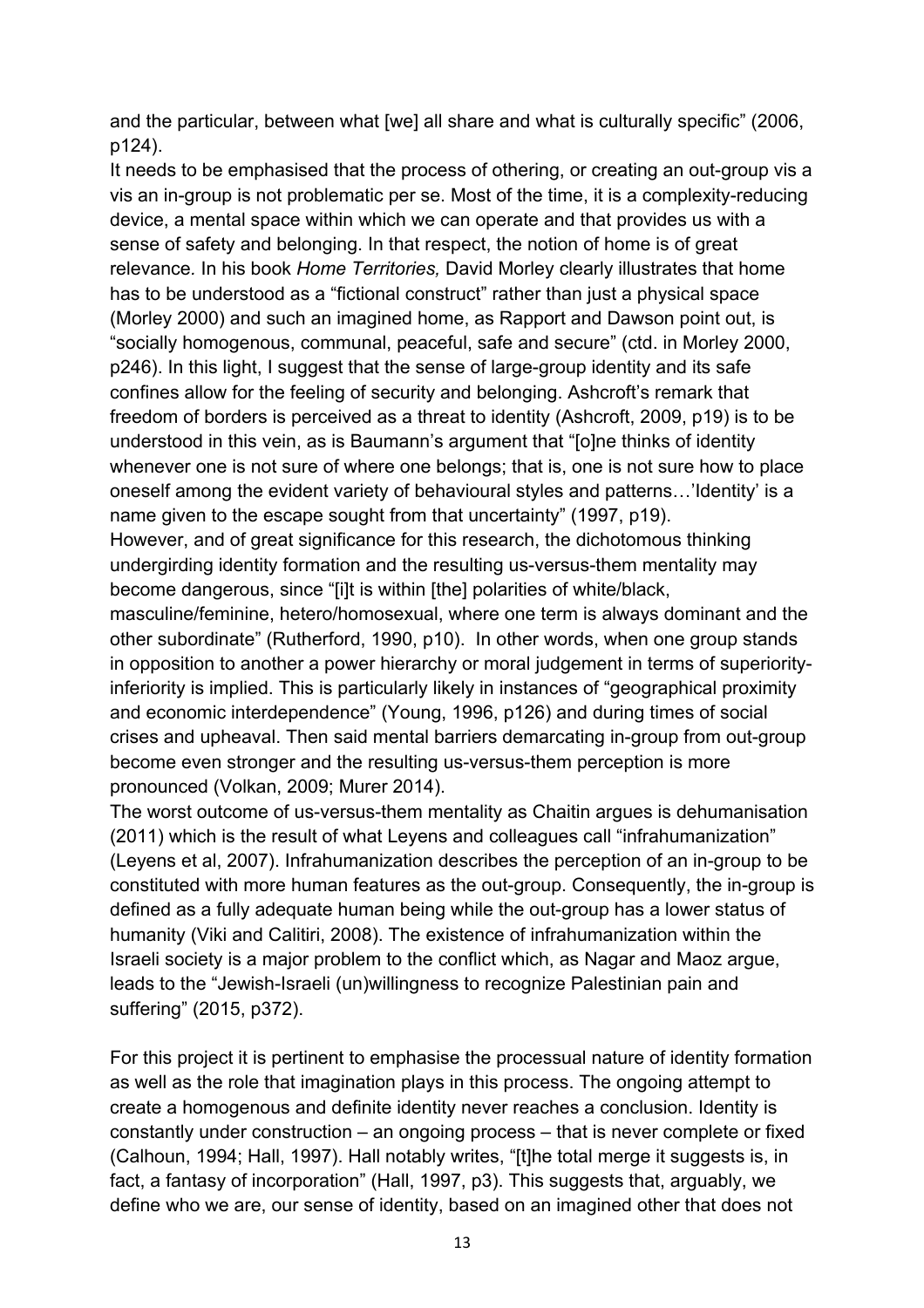exist in this form which is further emphasised by Butler who argues, "identifications belong to the imaginary; they are phantasmatic efforts of alignment" (1993, p105), which again reflects Anderson's insights that a sense of nationhood is rather imagined. However, this imagination of the other, this perceived other, then becomes manifests because we create our sense of self in alignment with this imaginary construct. With reference to the Israeli-Palestinian conflict, this suggests that the physical walls may be read to be built on an imagined reality or understanding of the other side that does not necessarily reflect the reality on the ground in the first place. In this regard, I would like to mention that narratives play a crucial role, for it is the narratives we adopt about the other and about ourselves that form part of our identity and thus come to define "who we are as a people and a place" (Lederach, 2005, p142), or, as Winskell and Enger write, "identity is now widely understood as the story we tell about ourselves" (2014, p189).

As shown above, theoretical engagement with identity formation demonstrates that the process of creating collective identities provides a blueprint for the construction and maintenance of the mental and, subsequently, the physical walls that have been separating Israelis and Palestinians. Significantly, however, since identity is a social construct and therefore not given, but made, the same construction plan, i.e. theory of identity formation, entails the potential to deconstruct these walls that undergird and sustain the Israeli-Palestinian conflict. Herbert C. Kelman, a scholar in the field of peacebuilding, has therefore called for a transcendent identity between Israelis and Palestinians that may transcend the exclusionary confines of collective ingroup/outgroup identities (Kelman, 1999). Such a transcendent form of identity would be marked by acknowledging the identity of the other and by integrating the relationship with the other into one's own sense of self (Kelman, 1999). In more practical terms, I would argue what peacebuilding efforts need to achieve in order to attenuate hardened in-group/out-group perceptions, is to create a nonconfrontational (mental) space which allows for embracing both, sameness as well as difference, and within which the narrow confines of collective identity constructs, the us-versus-them mentality, can be transcended. To put it with the words of Homi Bhabha, we need to create a "third space," a space in which "we may elude the politics of polarity and emerge as the others of ourselves" (Bhabha, 2003, p39). This throws us into the heart of empathy, a concept that may provide the path towards such a widened space.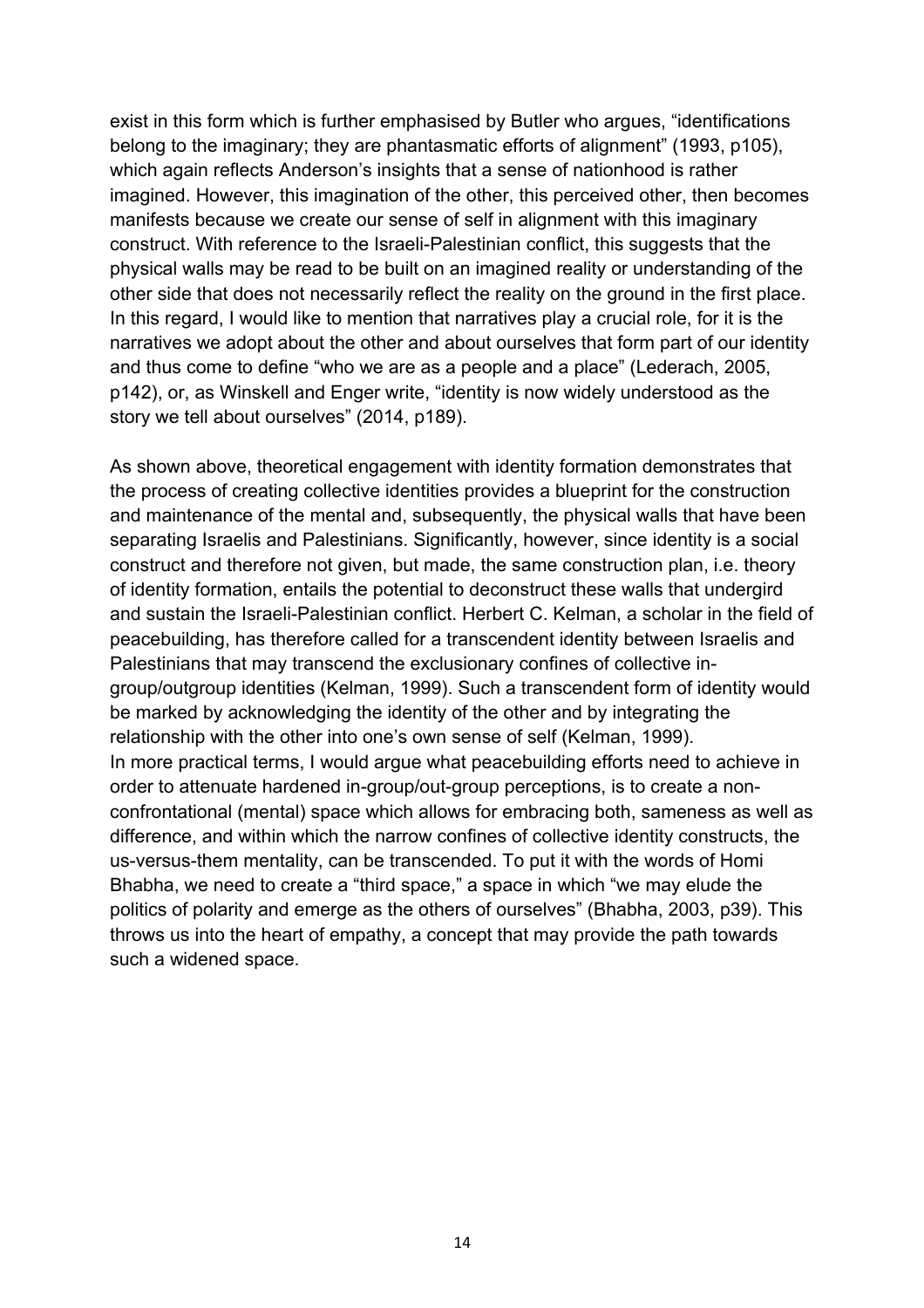#### **3.3 Empathy**

*"Imagination will often carry us to worlds that never were. But without it we go nowhere.*

- Carl Sagan

The concept of empathy, as Lawrence argues, is not only a relatively new concept, but one "with a somewhat tangled derivation, and whose meaning, in fact, is far from clear cut" (2015, p13). The following section therefore seeks to provide a brief overview over the concepts origins and how we may understand it. Its origin is generally linked to Adam Smith's conceptualization of sympathy. In his work *The Theory of Moral Sentiments,* Smith explored "the idea of an essential binding force between humans" (Lawrence, 2015, p16) and lay the foundation for what later became to be called empathy. Smith suggested that sympathy builds an connection between humans, which allows one person to feel another person's emotional state (Smith, 2011). Significantly, Smith argued that this connection, i.e. the ability to sympathise with another person, is primarily ensured through our power of imagination (MacLean, 1949).

About a century later, the German philosopher Robert Vischer established the concept of *Einfühlung* (engl. feeling into) from which the English term empathy would later be derived. Vischer's concept was situated within the realm of aesthetic theory and sought to explain the human capacity to "feel into" an object, i.e. to establish an emotional connection with an object (Lawrence, 2015, p16). The German psychologist and philosopher Theodor Lipps, who also studied art and aesthetics, would then come to expand Vischer's concept of *Einfühlung* by suggesting that the same concept applies not only to inanimate objects, but also to human beings (Curtis, 2012, p428), which arguably paved the way for the notion of empathy. What is of particular relevance to this research is Martin Buber's exploration of the relationship and connectedness between human beings which is also widely associated with the concept of empathy. In his books *Between Man And Man* and *I And Thou*, Buber argues that our existence can either be based on what he terms an I-It relationship, i.e. a relationship where the other is the object and perceived of as a separate entity, or on what he refers to as I-Thou relationship, i.e. a relationship where the other is perceived of as being part of our own sense of self. Significantly, Buber further argued that it is only through relationships with others that we are able to create an encounter with ourselves and unfold the fullness of our humanity (Buber, 1947; 1958).

The most widely used understanding of empathy today is, as Krznaric puts it, to step "*imaginatively* into the shoes of another person, understand their feelings and perspectives, and using that understanding to guide your actions" (2014, px, emphasis added). In this regard, empathy differs from sympathy, which may be defined as feeling "pity or feeling sorry for somebody" (ibid.). Empathy has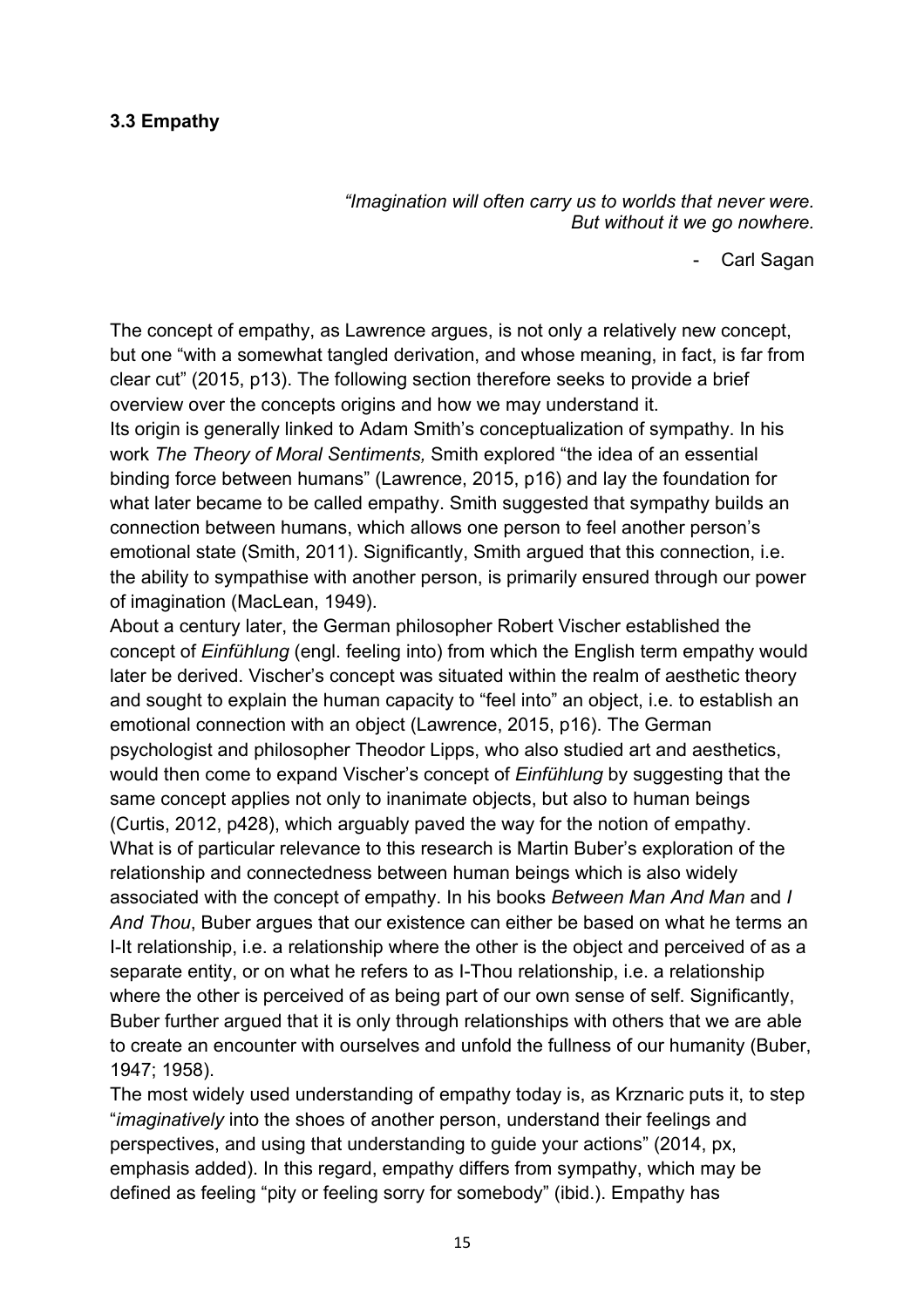increasingly come to be seen as a key concept associated with reconciliation and peace in deeply divided societies (Halpern and Weinstein, 2004: Urbain, 2015) and as Haslam and Stratemeyer suggest, dehumanisation occurs when empathy is diminished. (Haslam and Stratemeyer, 2016), which makes the concept particularly relevant to this research.

The fact that empathy, just like processes of identity formation, is concerned with the relationship between the self and the other furthers its significance for this work. What follows seeks to explore the process of empathising, arguing that it mirrors the process of identity formation, and to demonstrate how this discussion is of relevance to this particular peacebuilding project.

Significantly, like identity formation, empathy draws on a demarcation between the self and the other, in this case between empathiser and the one being emphasised with. However, whilst in identity formation the focus is delineating a sense of self, empathy is arguably about exploring a sense of the other. This act requires imagination. As Landsberg powerfully argues, "[w]ith empathy there is a leap, a projection, from the emphasiser to the object of contemplation" (2009, p223). Whilst, intuitively, this might be thought to imply that the distinction between self and other collapses, Landsberg argues that the "leap" she speaks of "implies that a distance exists between the two" (2009, p223) and in fact requires a distance. It is, according to Landsberg, the act of imagination that is at the very core of empathy. As she puts it, "[t]he experience of empathy requires an act of imagination – one must leave oneself and attempt to imagine what it was like for that other person given what he or she went through" (Landsberg, 2009, p223). Put differently, the key is not a process of identification with the other, but an act of imagination, for empathy requires one to imagine "the plight of the other ... and what it might feel like, while simultaneously recognizing one's difference from her" (ibid.). Similarly, and perhaps even more poignantly, Lawrence sums up that empathy is "a way both of overcoming perceptions of dissimilarity, and of accepting others' difference" (2015, p22). This is of great relevance for this project, for it is empathy that provides us with a means that allows us to consciously oscillate between similarities and differences. As Lawrence puts it,

In empathizing, we, while retaining fully the sense of our own distinct consciousness, enter actively and imaginatively into other's inner states to understand how they experience their world and how they are feeling, reaching out to what we perceive as similar while accepting difference, and experiencing upon reflection our own resulting feeling, appropriate to our own situation as empathic observer, which may be virtually the same feeling or different but sympathetic to theirs, within a context in which we care to respect and acknowledge their human dignity and our shared humanity. (2015, p24)

However, due to the key role imagination plays in empathy as established above, the emphasiser will arguably never be able to fully see things the way the other sees them and will never completely feel into the life of the other. What I am suggesting here is that a person, contrary to common conceptualisations of empathy, is never able to truly step into the shoes of another person, but only imagine what these shoes might feel like. This line of thought has been pursued by Gillian Swanson, who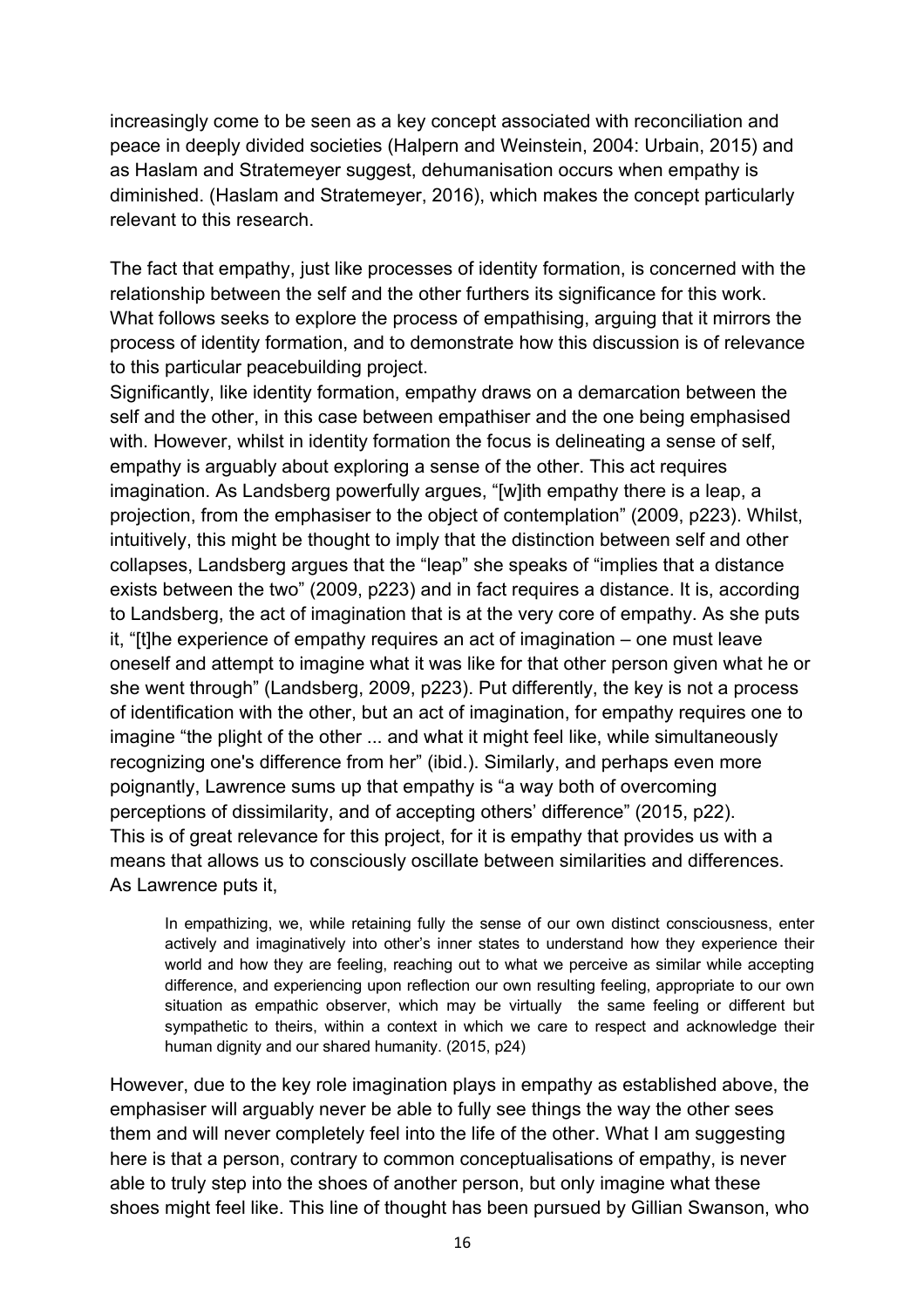argues that "'the imagining of the inner life of others may actually be based on the projection of the individual's own feelings into the object, rather than an authentic understanding that derived from an engagement with the *particularity* of the object" (2013, p142). Ainsley Sutherland, who takes Swanson's argument as her point of departure, makes the link between empathy and reflexivity even more explicit. She argues that in Ainsley Swanson's interpretation

empathy is an almost Freudian notion, where it serves as a projection of the subject's unconscious on to another. This interpretation also describes the source of the empathy's limitations as an egocentric mode of gaining knowledge. However, it does position empathy as a successful behaviour for externalizing one's own assumptions and beliefs (2012, p23).

In short, through the act of empathising we come to be able to reflect on our own imaginations and phantasms (ibid., p28). This reflects earlier insights by philosopher Edith Stein, who similarly recognised the reflexive nature of empathy, noting that the more different the other is, the more we are able to reflect on our own self in relation to that other (Stein, 1989, p116). In this regard, I would argue that through the act of empathizing, the emphasiser can bridge the distance between the self and the other, the in-group and out-group and thus bridge – to stay with the project's overarching metaphor – the walls between deeply divided groups.

Significantly, whilst this approach to and understanding of empathy moves us away from the metaphor of stepping into the shoes of the other, i.e. from the idea that empathy is a mode of seeing the world from the other's point of view, such an approach suggests that the power of empathy may lie precisely in that it allows the empathiser to come to see how he or she is situated in the world and how he or she imagines the other. This is of crucial significance for this project, for it is primarily the hardened and rigid (imagined) negative perceptions of the other side that continue to sustain intractable inter-group conflicts like the Israeli-Palestinian one (Bar-Tal 2013). In conclusion, if empathy is a tool to introduce a degree of reflexivity and allow the adversarial groups to reflect on their own perceptions of the respective other, then empathy ought to be facilitated by any approach aimed at transforming inter-group relationships, facilitating reconciliation and building sustainable peace.

The above section sought to draw out the parallels I see between the processes of identity formation, on the one hand, and empathy, on the other. Both are processes that go to the heart of the relationship between the self and the other and both rely on the oscillating interplay between sameness and difference. However, whilst in identity formation the focus is on demarcating a sense of self, empathy is arguably about exploring a sense of the other. Furthermore, by accomplishing a leap between the self and the other it delineates the relationship between the two by introducing a degree of reflexivity into the self-other relationship. The question this begs is what constitutes these different foci. I would argue that since both identity and empathy circle, as outlined above, around the notion of imagination, it is in the imaginative act that provides the key for transforming relationships. Through empathy we can come to enlarge our scope of imagination, our mental space, which may then allow us to see beyond and deconstruct hardened us-versus-them perceptions that come to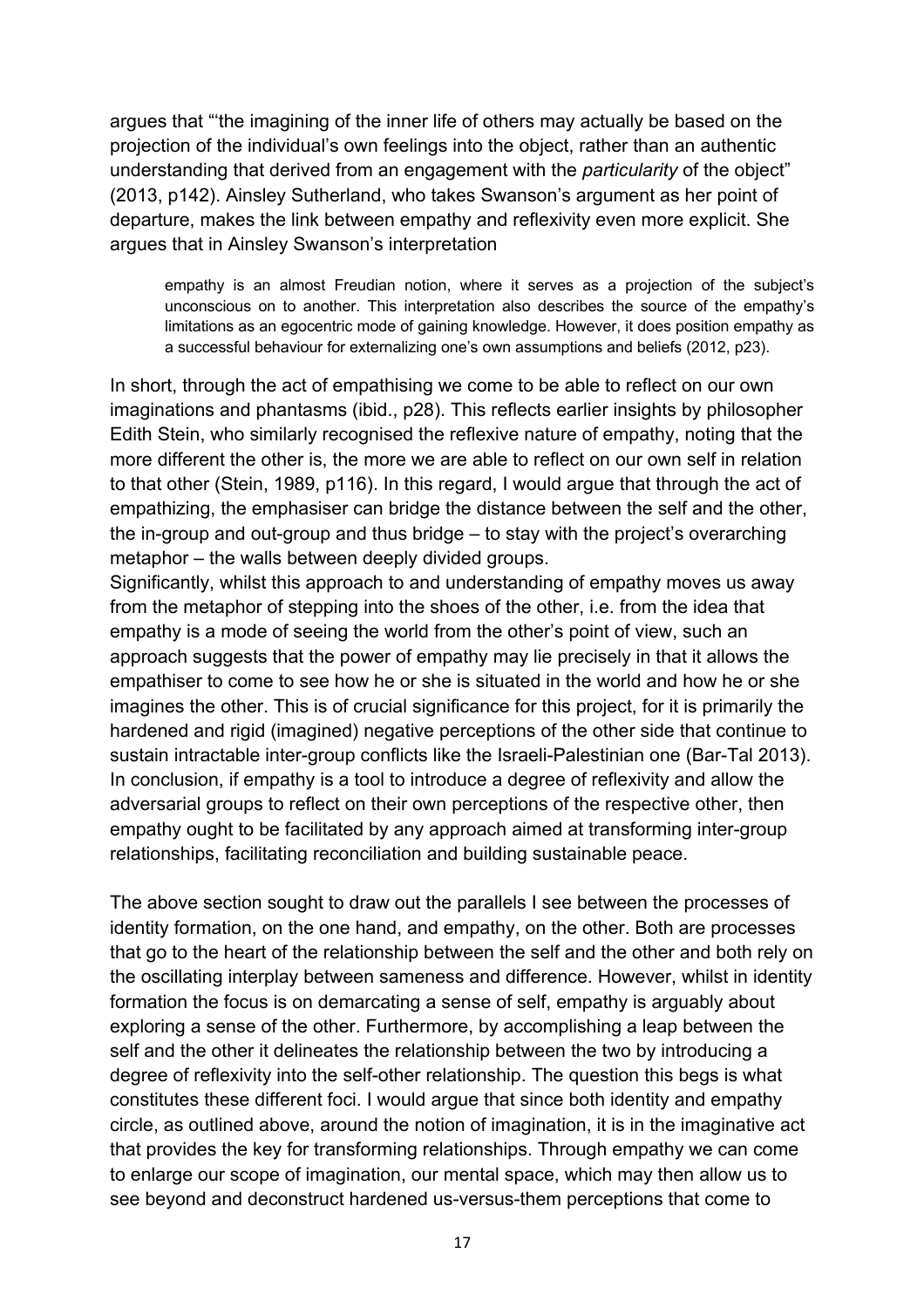define the relationship between the self and the other. The question that arises out of this insight is how to facilitate empathy in order to enlarge said scope of imagination in the ongoing process of creating and maintaining a stable and safe sense of identity to widen the narrow confines of exclusionary in-group/out-group identity constructs. In short: how may we best create and open up this empathic space?

It has been established that the arts, literature, and film provide a means through which to create and foster empathy. The following section therefore explores the medium film and the most recent technology virtual reality, and its relationship to empathy and the imaginative act.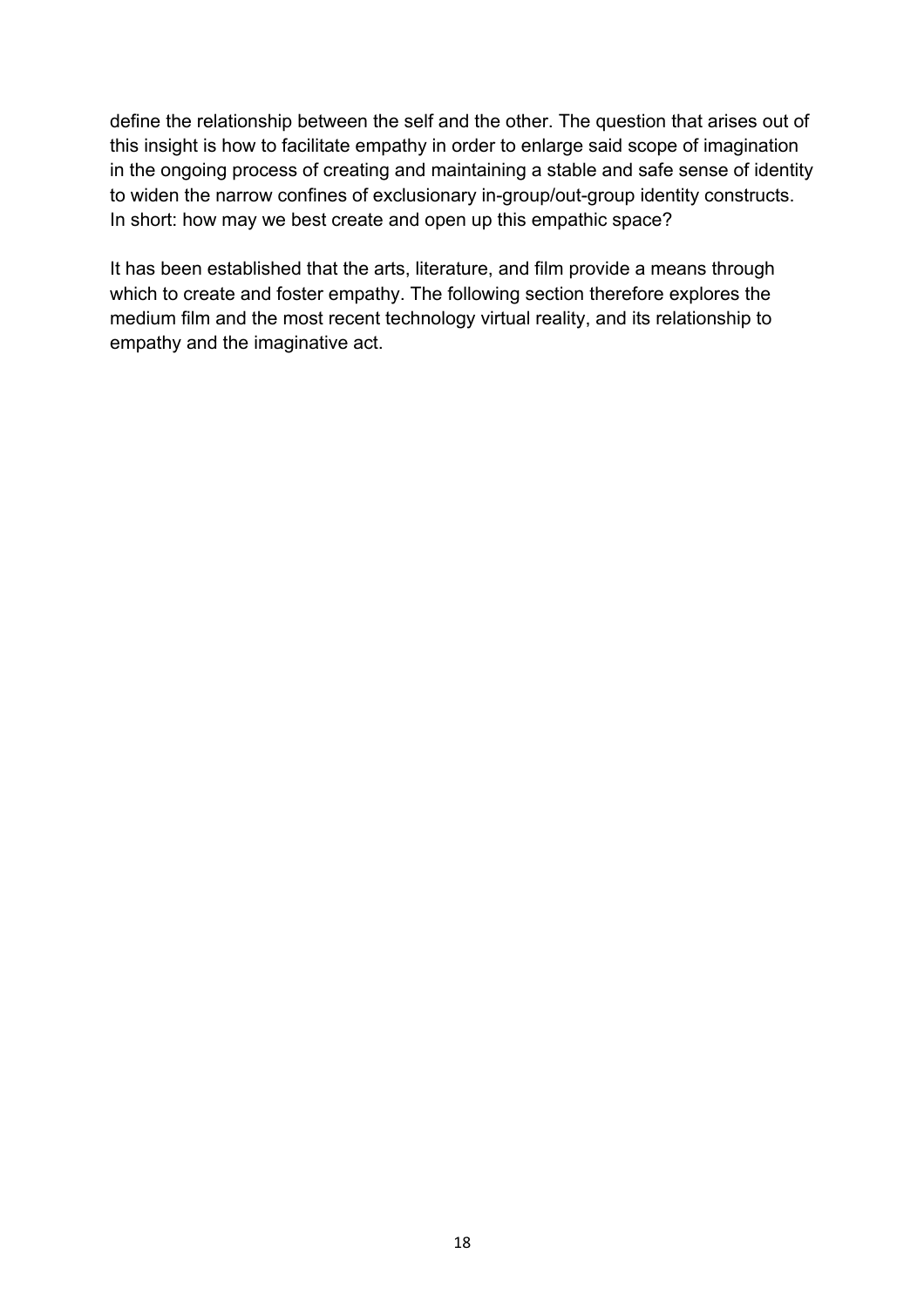#### **3.4 Film/VR**

*"Film neither recognizes time nor space, only the limits of man's imagination." Nicholas Ray*

Film, more generally, and VR, in particular, have been identified as key tools to foster empathy, and, relatedly, the imaginative act. As Krznaric argues, "film [has] the ability to take us on imaginative journeys into lives that are profoundly unlike our own, and also to inspire empathic acts on the behalf of others" (2015, p135). This chapter tries to explore Krznaric's rather broad argument by carving out links between the process of empathising and, relatedly, the imaginative act, on the one hand, and the medium film, on the other.

As mentioned in the previous section, Theodor Lipps expanded Vischer's concept of *Einfühlung,* which described the possibility of human beings to feel into an object, arguing that the same concept also applies to inter-human relationship. By broadening the concept, Lipp "sought to describe an inclination he believed was common to all humans to quite literally feel into (i.e. sich einfühlen) or empathize with other creatures and objects, whether they be animate, inanimate, or indeed phenomena such as atmospheres, colors or sounds" (Curtis, 2012, p428). This widened concept suggests that humans have the capacity to emphasise with creatures as much as with objects. Consequently, in this light, the medium film which can be understood as an object in itself as well as a composition of various objects such as protagonists, sound, props, allows for the process of emphasising. Additionally, it needs to be emphasised that Lipps establishes the idea of a self-other relationship between a human and an object. For him "every object is […] an individual, perhaps not as a consequence of a logical perspective but rather as a psychological fact. A multifaceted kind of activity is exuded by the object and as such a unified self is felt to be within that object" (ctd. in Curtis, 2012, p429). Lipps widening of the concept of *Einfühlung* provides the foundation to understand film as a medium to facilitate empathy within the viewer. However, what Lipp does not provide is further insights into how precisely the process of emphasising, which was explored in the previous section of this theoretical framework, is facilitated by film. In this regard, the work of Adriano D'Aloia is particularly insightful. D'Aloia is particularly concerned with "the psychological dynamic of filmic experience", applying "the structure of empathy" to the medium film. In this regard, his work builds upon and reflects Edith Stein's understanding of the concept (D'Aloia, 2010, p495). D'Aloia argues that

In the empathic process ... first I perceptually face a filmic object (emotion) that attracts my attention and my senses…then I move closer and place myself "at" the Other, on the "Other's side,"...then I exit, I move back and detach myself to face the object again, to cognitively perform a new objectification….Before empathy, I am too far, and the initial distance must be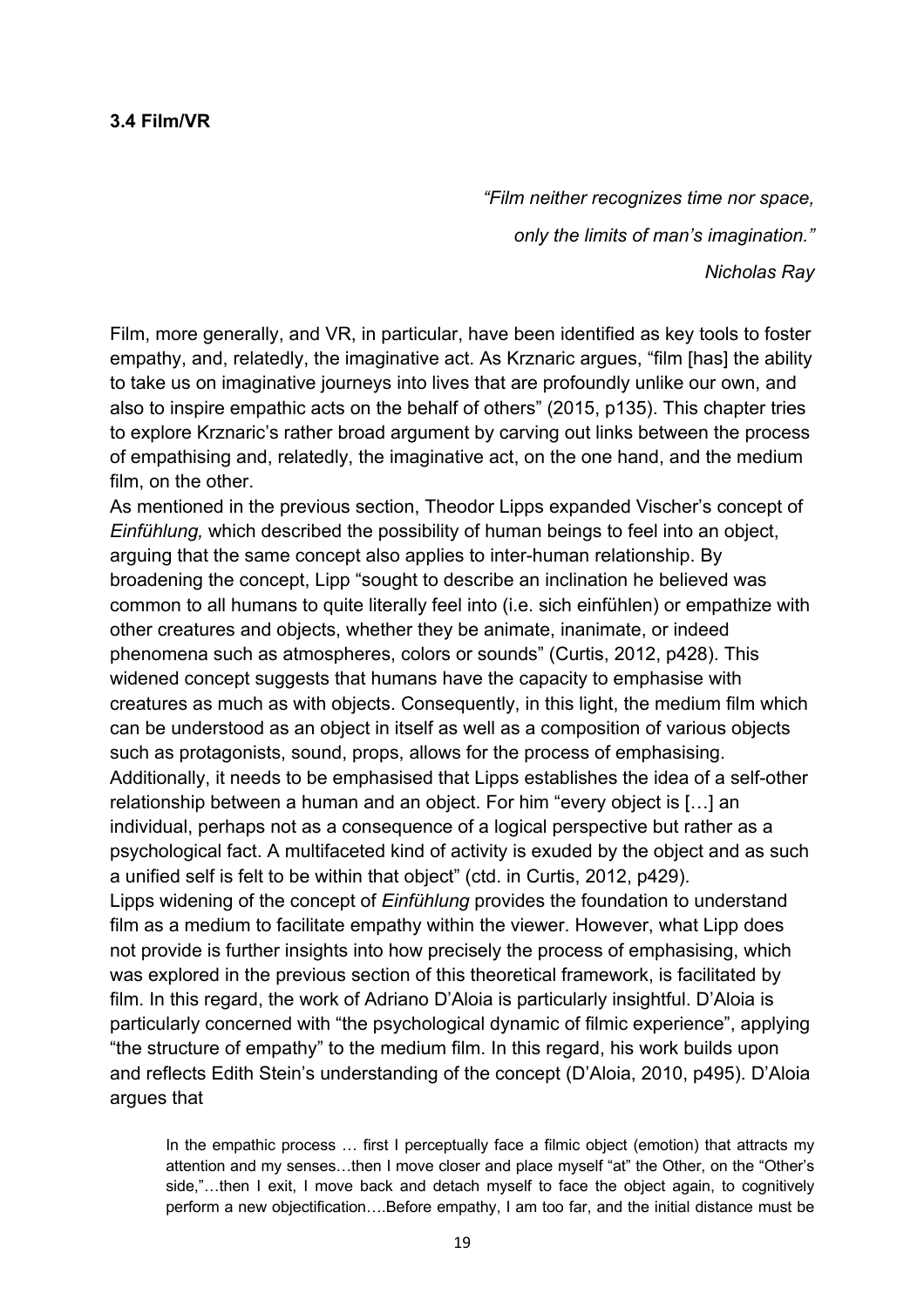filled. After the empathetic fulfilling, I am too close and I need again to set myself at distance to better understand. Distance, proximity, and distance again. Einfühlung allows this psychological "round-trip" of approaching, fulfilling and detaching. (ibid., p496)

By describing the process of empathising that takes place in the encounter with an "other" via the screen, D'Aloia provides, film facilitates the emergence of empathy. First, he importantly notes that there is a distance between the recipient and the object, here the protagonist, on the screen. Through an imaginative leap, after an emotional first encounter, the emphasiser sets out to what he calls a psychological round-trip, the oscillation between the other and oneself. I argue that this moving back and forth between proximity and distance, a motion that, according to D'Aloia, ultimately facilitates deeper understanding, mirrors the reflexive nature of the empathic process outlined above. Significantly, D'Aloia further suggests that without empathy we would not be able to bridge the distance between the viewer and the protagonist and consequently, would not get the full immersive experience that the medium film requires. This, suggests that we have to be empathetic to fully immerse ourselves and thus be able to connect to the protagonist on the screen. Significantly, inversely this implies that precisely because of the psychological dynamics at play in the exposure to film, it is through film that we can instigate the process of empathy and, relatedly, the imaginative act.

In the latter regard, for film to be an empathetic media, requires it to enlarge our scope of imagination, our mental space within which the self, the other, and the relationship between the two can be reflected upon and subsequently altered – which, as outlined above, is key to transforming relationships. I would argue that our imagination or, to remain with the focal point of this dissertation, our perceived image of the other, is not primordially. Consequently, things we imagine to be real are predicated on things we have previously seen, heard and experienced. Stories and narratives about ourselves, others and the world in principle, are a key source for as well as a result of our imagination. I briefly touched upon this in the chapter on identity formation, noting that identity is intimately linked with the narratives we tell about ourselves and others (Hall, 1996). As Bruner writes, "it is through narratives that a culture provides models of identity and agency to its members" (1996, pxiv). Since storytelling lies at the very core of the medium film, the latter therefore influences and potentially alters what we imagine and thus carries the potential to bring about empathy.

With regard to the critical role narratives play in this regard, I would further like to refer to Alison Landsberg's (2009) idea of what she calls "prosthetic memories". Prosthetic memories are memories that we did not live through personally, but which are mediated to us through film and which we come to experience as if they were our own. Significantly, Landsberg draws a link between such prosthetic memories and empathy, arguing that film is a tool through which to bridge difference between one's own lived experience and the lived experience of others, and to embark on exploring the relationship between the two. To demonstrate this argument, I would like to provide a rather lengthy quote from Landberg's own work: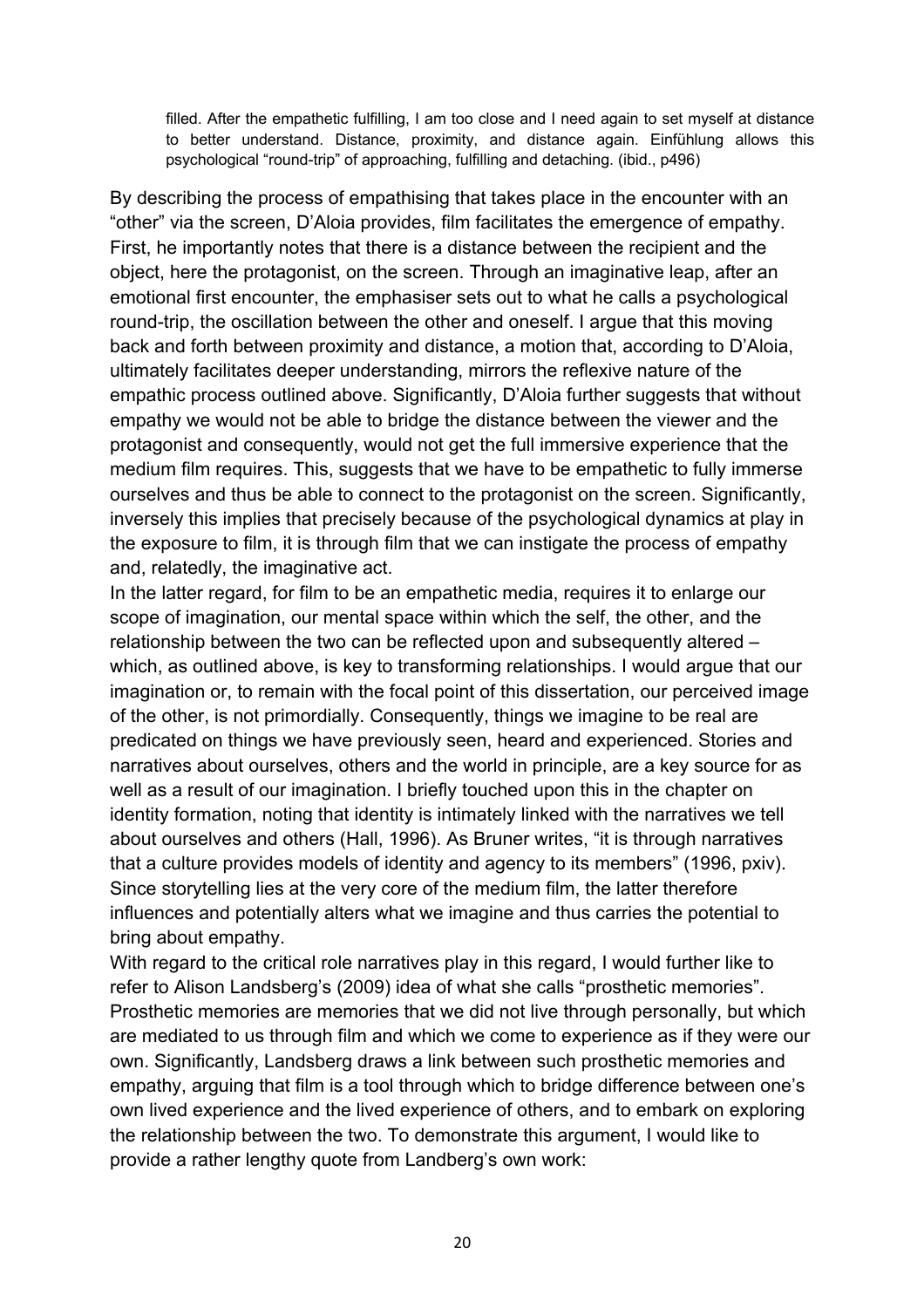[...] cinema has the capacity to bring us into intellectual and emotional contact with circumstances that lie well beyond our own lived experiences, and in the process can force us to confront, and enter into a relationship of responsibility and commitment toward, "others." Because this coming to terms with the other requires intellectual work, it lays the groundwork for the development of empathy. Films that depict historical traumas are particularly well suited to this task, but only if they force us to negotiate new terrain on both the emotional and intellectual level, if they construct a form of identification structured not on sameness and similarity, but on distance and difference between viewer and subject. (2009, p225)

The above section sought to demonstrate that film facilitates the emergence of empathy and, relatedly, the imaginative act which in turn, allows for the deconstruction of negative inter-group perceptions. Although there is strong evidence suggesting that humans are generally psychologically and biologically predisposed to be empathetic, which has been addressed extensively elsewhere (Keysers, 2011; Krznaric, 2015, Rifkin, 2009), I argue that empathy and the imaginative act require space and conducive circumstances in order to engage with and reflect upon the relationship between self and other. Film, I would argue, can create these circumstances. Mavroudi, in his work *Creating Geographies of Hope Through Film: Performing Space in Palestine-Israel*, points to the necessity for the creation of such conducive conditions when arguing that "space in the region is often conceptualised as divided and separate; it is constrained into categories of us and them and does often not necessarily allow for more critical engagement with space that imagine and construct Palestinians and Israelis as connected" (2013, p561). He further contends that film allows for borders to be "transgressed" (ibid., p563) and that in film "space is used in order to provide pause for thought and reflection" (ibid., p565). In this regard, he refers to Homi Bhabha's notion of the "third space", the space beyond the dichotomic polarities and boundaries introduced above.

Furthermore, I propose that film has the capacity to create not only space, but one that is both non-confrontational and dynamic both in a temporal and spatial sense. What I mean by that is that film has the capacity to capture one space in time, which can then be transported to and brought to life in another time and space. Applied to the case of Israel/Palestine this implies that film can physically cross borders, which many Israelis and Palestinians cannot, and thus grant insights into life "behind the wall" that would otherwise remain obscured. Finally, film has the ability to overcome the language barrier, another key obstacle to fostering mutual understanding and thus to creating sustainable peace in the region. By providing subtitles or voice over, film may thus allow Israelis and Palestinians to listen to each other in a way they may not be in a personal encounter.

#### *Virtual reality*

This finally brings us to virtual reality, the most recent development within the realm of film. Virtual reality is widely used to describe the immersion of a viewer into a 360° virtual environment, preferably through a VR viewer, i.e. a screen in a goggle that is placed right in front of the eyes and thus shields the immediate environment from view. Whilst VR can screen animated, fictional and documentary film, the latter two require special camera equipment to record the film in. What is particularly significant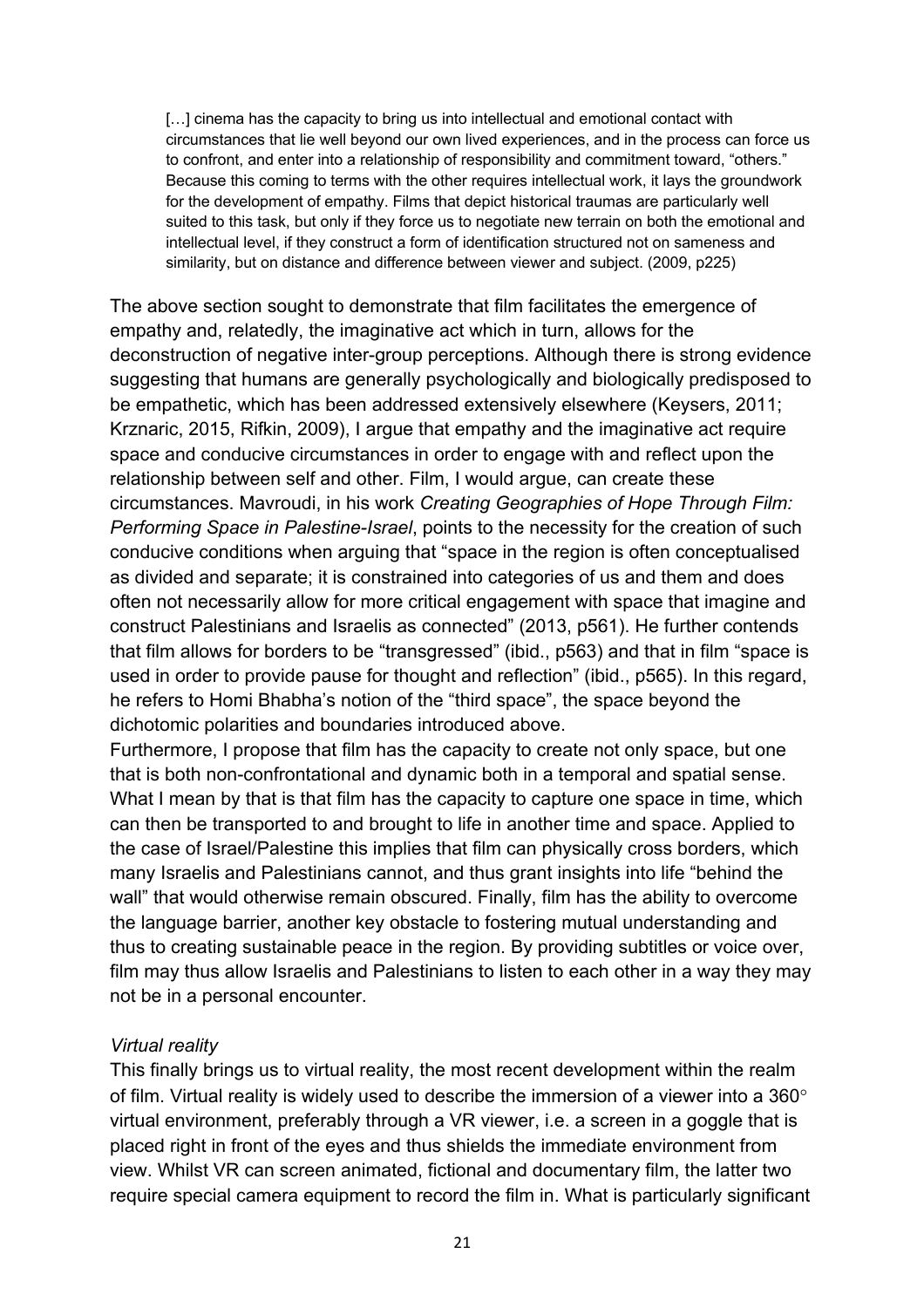about this film format is that it creates the impression that the viewer is physically located in the environment he or she is visually exposed to.

Significantly for this project, VR film – within the framework of this dissertation particularly referring to 360° documentary film – is said to be an "empathy machine" (Constine, 2015), because it allows to immerse oneself in the environment of the life of an other, thus granting insights into his or her perspective. As outlined in some detail above, empathy requires a self-other relationship and distance between the empathiser and the one being empathised with. Based on above engagement with the relevant literatures I would propose that by using VR to portray somebody else, due to VR's immersive nature this distance diminishes. Arguably then, this makes VR less of an empathy inducing medium than film more generally. However, I think that it provides a potent tool to transport a feeling for the environment and lived experience of another person, which is of great relevance for this particular project, given that most Israelis and Palestinians have never or rarely been to the other side. Further, I argue that what makes VR a particularly powerful tool for this project is that it allows for the creation of a non-confrontational enclosed space where Israelis and Palestinians can meet. This perhaps becomes clearer when contrasting VR with traditional film. Whilst the latter is consumed on a screen of, depending on the venue, varying size, even when watched on a large screen, it merely provides a comparatively small and one-dimensional frame showing other people's life, placed in the environment of our own life. VR, on the other hand, especially when watched in an immersive VR viewer or in a large VR dome, i.e. a 360° screen surrounding the viewer, we literally enter a physical space, separating us from our everyday life. To reiterate, it is this particular immersive quality offered by VR technology that may allow members of adversarial such as Israelis and Palestinians to focus on the other, to immerse him or herself in a non-confrontational space in the lived experience of the other and to thus come and reflect on his or her own relationship towards the other.

It is here that I would like to turn to the practical part of this dissertation, which is based upon the conceptualisation and implementation of a pilot peacebuilding tool utilising VR technology and bringing together the insights drawn from the rich literature on peacebuilding, identity formation, empathy and film.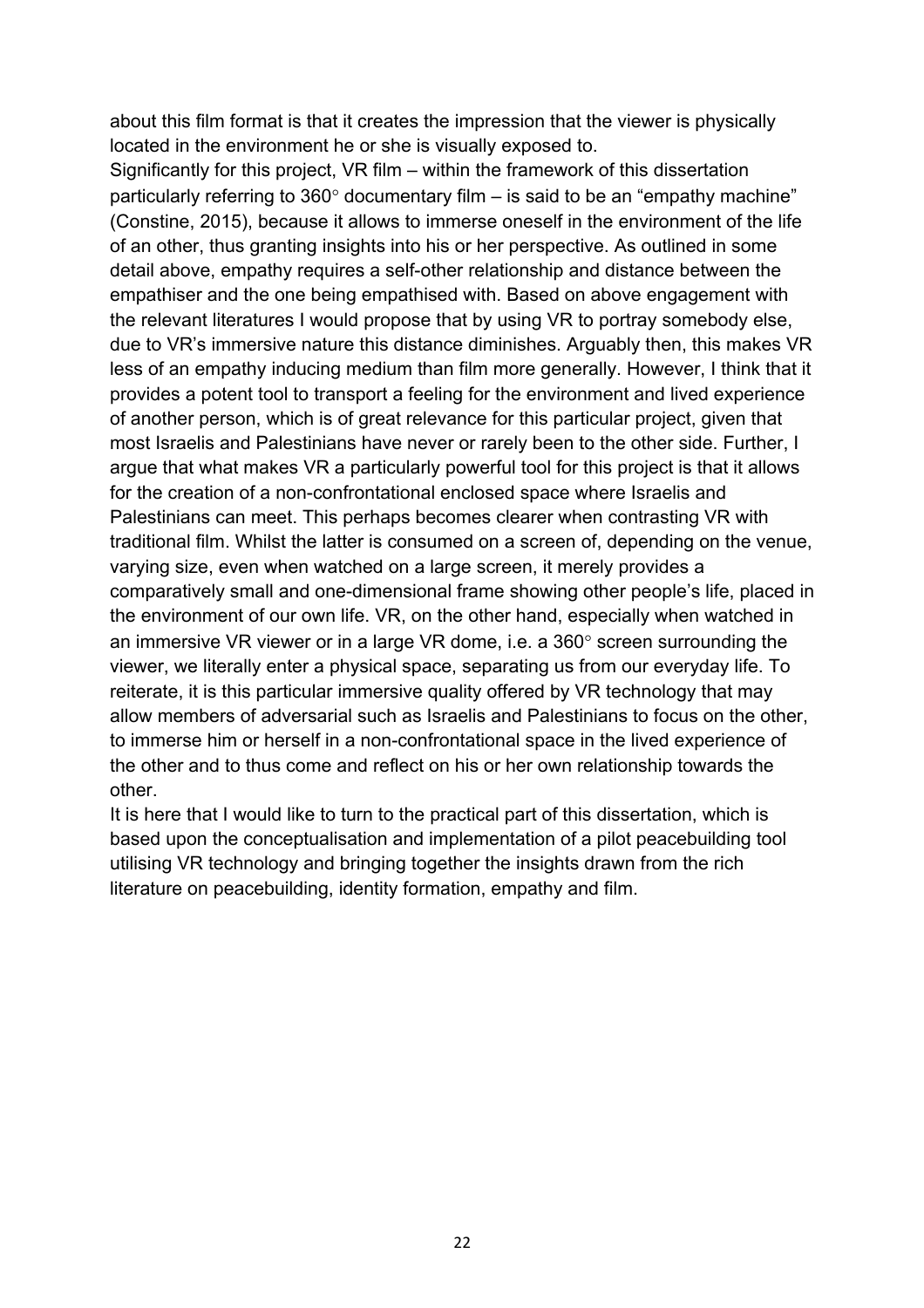**Practical Implementation**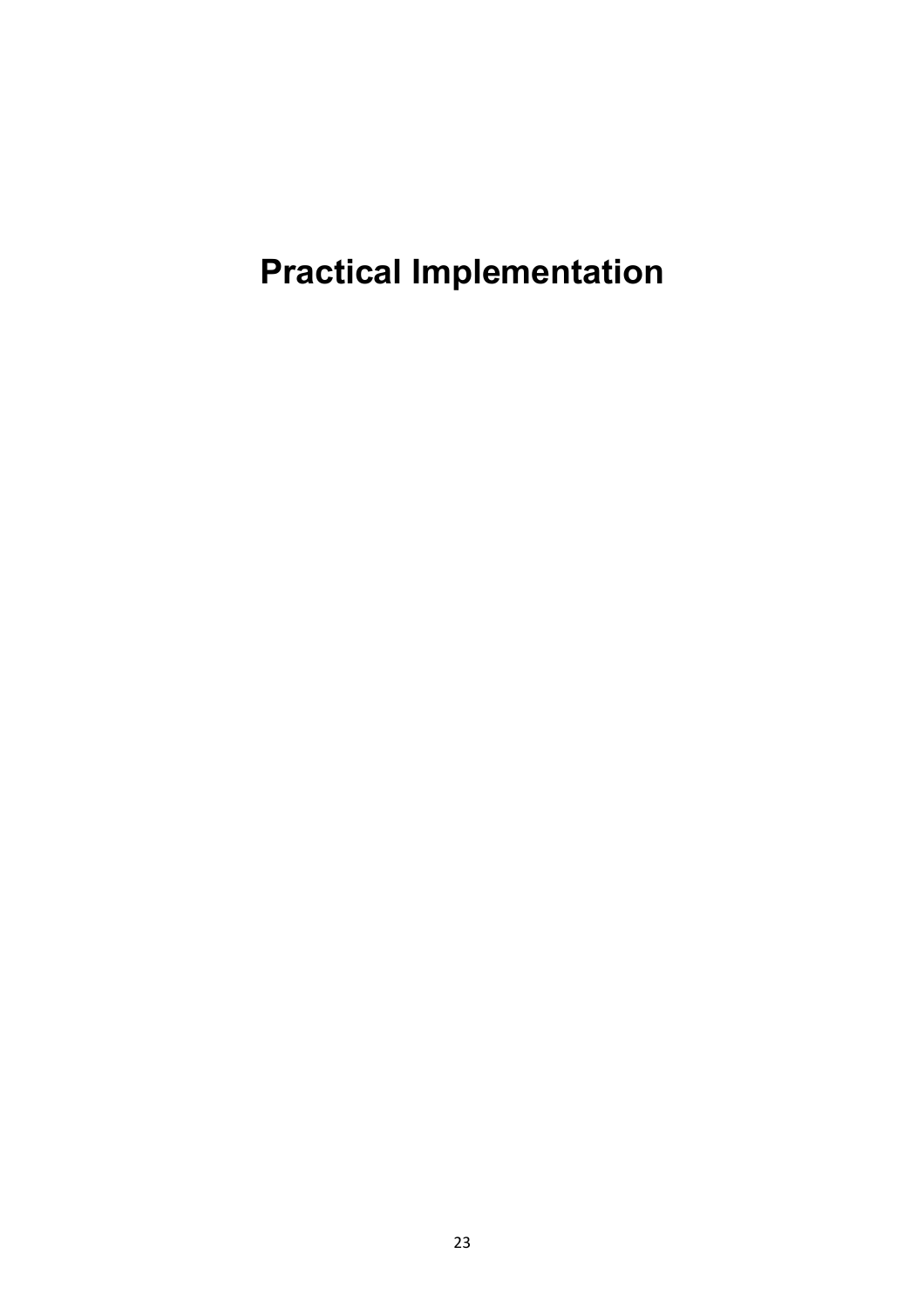#### **4.1 Conceptualisation:** *People2People*

The practical component that forms an integral part of this dissertation is a pilot project in response to the urgent question how to overcome both the mental and physical walls in the Israeli-Palestinian conflict. Building upon the above theoretical framework, the overall aim of this dissertation is to conceptualise a peacebuilding tool to support and facilitate the people-to-people peacebuilding efforts at the grassroots level, and to produce a pilot/prototype to provide the foundation for an implementation on a larger scale.

Broadly speaking, the idea behind *People2People* is to create a compilation of virtual reality documentaries portraying individual Israelis and Palestinians to create a space within which the two peoples can (virtually) meet the respective other and immerse themselves into their narratives, life experiences, thoughts and beliefs – and to reflect on their own. As outlined in the previous section, the medium film allows to overcome physical distance and enables the creation of a non-confrontational and safe space in which Israelis and Palestinians can encounter the respective other. In this regard, it is designed as a tool to overcome the physical walls separating both people and deconstruct the mental ones outlined in the theoretical framework above. The focus of this section is to outline how said theoretical framework informed the conceptualisation of the filmic content, i.e. the production of the prototype VR documentaries produced within the framework of this dissertation. The primary intention behind the documentaries is to foster empathy and increase the scope of imagination among Israelis and Palestinians alike, in order to instigate a

transformation in their relationship and thus improve hostile and hardened inter-group relations.

The portrayal of each protagonist is designed based on a narrative that allows the recipient to gain insights into and reflect upon both similarities and differences between him/her and the person portrayed. Allowing the audience to oscillate between similarities and difference is to further enhance the process of emphasizing beyond the inherently empathetic nature of the medium film. This oscillation between sameness and difference is sought to be translated into practice by picturing each protagonist in two different contexts and spatial surroundings – the desert and the person's everyday life. Particularly the latter seeks to provide visual imagery capturing differences on the background of similarities. To reiterate, identity evolves from our web of relationships and social environments in which we operate. Images of a person's everyday life – for instance at home, at work, surrounded by family or friends – provide insights into the places and spaces that have shaped who they are, that have come to define them. Mavroudi writes, "[i]t is within everyday spaces that people deal with differences" (2013, p568) and I would argue that it is precisely because the concepts of home, family and work are universal regardless of religion or ethnicity, we are able to identify differences as well as similarities between ourselves and others.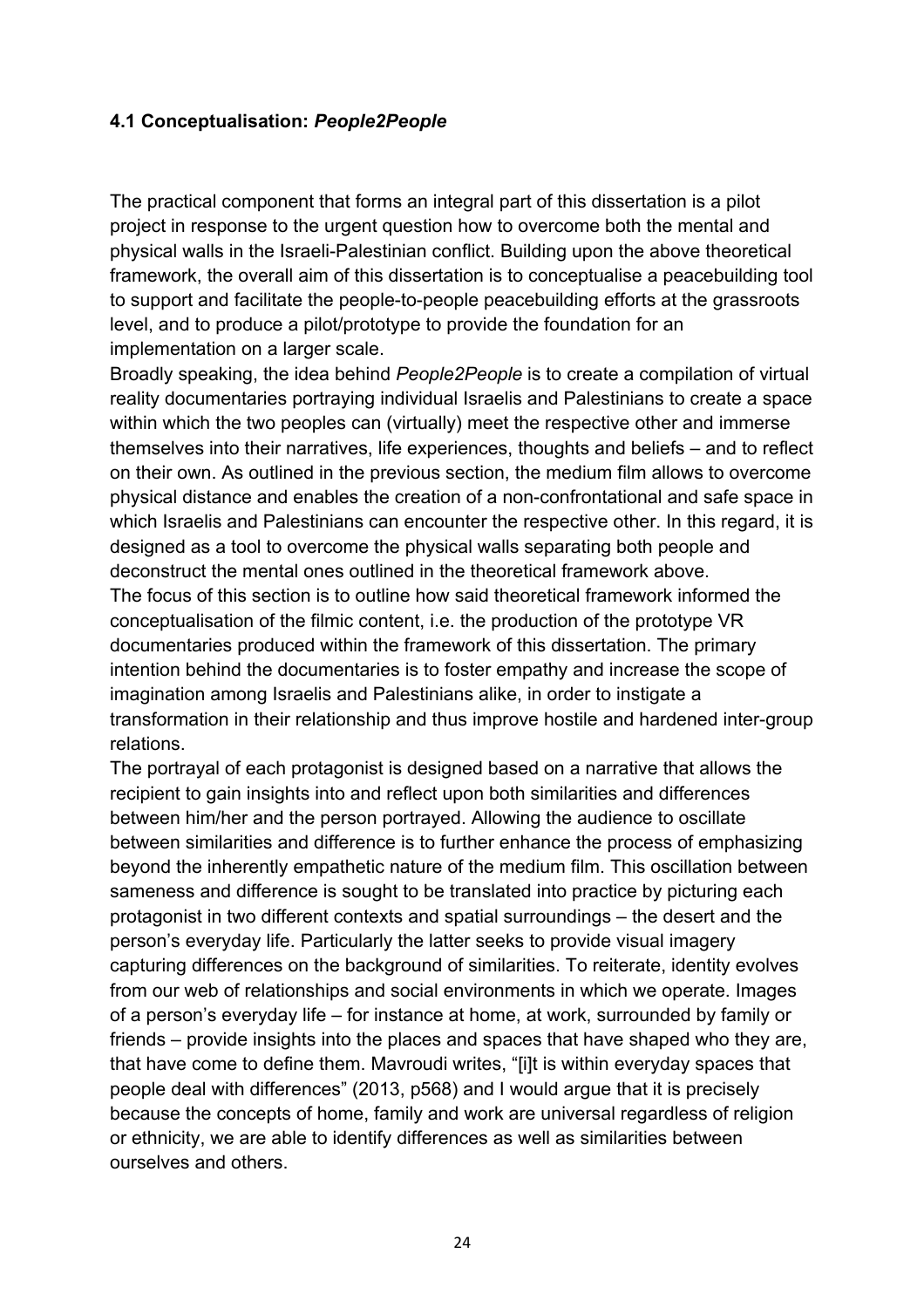The desert, on the other hand, which is understood to represent a visual and spatial counterpart to the protagonist's everyday life, plays an important role in the documentaries. First, the desert is the location where the interviews with each protagonist take place. Since the desert is a place of solitariness and transparency, it allows me as a film maker to separate the protagonist from his/her social environment and picture him/her in a rather neutral environment marked by an audiovisual stillness. This arguably creates similar spatial surroundings for both Israelis and Palestinians to express themselves and this neutral environment allows the recipient to focus on the other and what he or she has to say and on the relationship between the self and the other. Furthermore, establishing the desert as a shared space for Israelis and Palestinians throughout the collection of portrayals, goes in line with calls made by peacebuilding scholars and practitioners to create a space, a common ground upon which Israelis and Palestinians can meet.

Simultaneously, as David Jasper writes in his book *The Sacred Desert: Religion, Literature, Art, and Culture* (2004), the desert is a place of extreme conditions far away from civilization where no one desires to be. The harsh conditions which the desert provides for human beings may thus be understood as a metaphor for the devastating conditions, the desperation and absence of life which the conflict causes for both sides. Another critically important point Jasper addresses and which influenced the choice to shoot part of the documentaries in the desert is that the desert "deconstructs and cleanses our categories of history" (2004, p47) and allows for identities to be "lost and discovered" (2004, p2). I think this is due to the desert being a place without any borders, seemingly infinite. By portraying individuals within the setting of the desert thus arguably opens up a space that does not exist between Israelis and Palestinians – a space that is safe and non-confrontational, a space that allows for the wider imagination to unfold, a space that transcends us-them perceptions. A place, in short, that seeks to reflect Homi Bhabha's "third space". Arguably, the words uttered by the protagonists in this setting do create borders and thus highlight and bring about the persistent us-versus-them mentality and perceptions of recipient. However, against the backdrop of the desert's bleakness, this may precisely precipitate the reflexive moment this project seeks to bring about. Without seeking to diminish the importance of the visual component of the medium film, the interviews, i.e. the protagonists' responses to the questions asked – make up the core of each documentary.

The methodological challenge with regards to composing the questionnaire for the documentaries was that I needed to compose a framework that would allow the viewer to get to know the individual interviewee, on the one hand, and to create a dialogical space that may draw out thoughts and feelings of the protagonist. I therefore adopted German sociologist Fritz Schütz's narrative interview method, a research method that has been widely used to generate biographically oriented qualitative research (Küsters, 2009), as it offers an interview technique suited to the nature of this particular project. Schütz's method comprises and distinguishes between the following three interview phases:

Phase I is marked by inviting the interviewee to narrate his or her life or a period of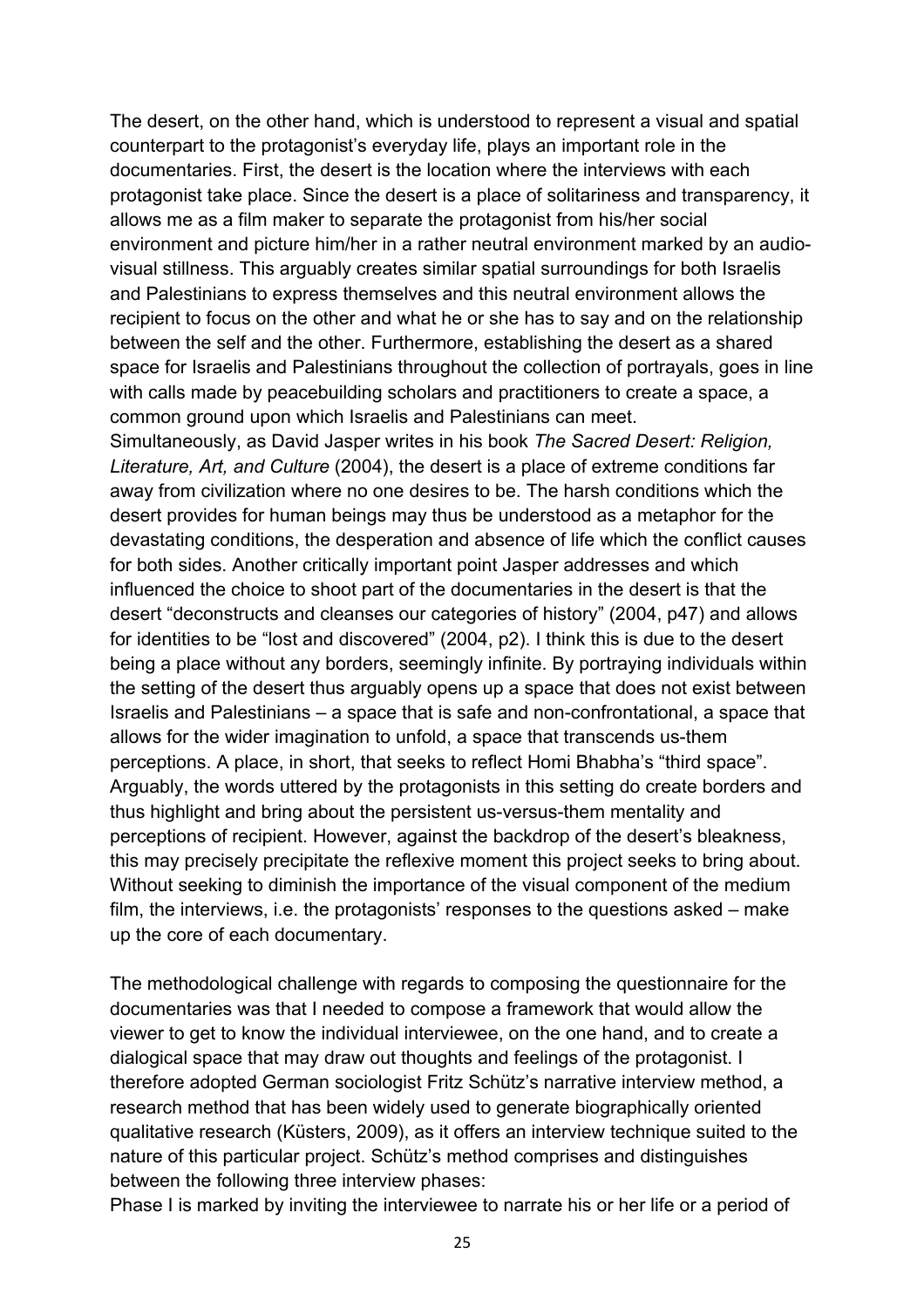life that is particular relevant to the research. Key about this first phase is to give the interviewee space to let him/her tell what he/she would like to talk about and not broach him/her during its telling.

Phase II is initiated once the interviewee has reached the end of his or her personal narrative. Only then the interviewer begins to ask specific questions that focus on experiences and events in the interviewee's life that appear to be relevant for the research. The interviewer invites the interviewee to recall these events and experiences in detail.

Phase III shifts the conversation to a rather abstract level, allowing the interviewee to theorize his/her life experiences and to universalize biographical correlations. Within the framework of this dissertation, Schütz's method served as a point of departure in developing the set of questions asked in the interview situation and guiding the interviews by utilising it as a flexible framework allowing the interviewee to open up to the interviewer.

The interviews were projected to be held in the protagonist's respective native language. Language is a primary characteristic that defines as well as separates different cultures and it is through our language that we are able to express ourselves. Therefore, I think it is important to show Israelis and Palestinians speaking in their own language as much as it is important to attempt to bridge the language barrier between the two sides by providing subtitles or voice over.

Once the documentaries are edited these will be mediated to the respective other side. In so doing, Israelis are invited to embark on a (virtual) reality encounter with Palestinians and vice versa, Palestinians are invited to meet Israelis in this way. In this regard, this project is intended to support and is situated within the wider peacebuilding work of the *Parents Circle Families Forum*, a joint Israeli and Palestinian group of about 620 families, who have all lost one or several immediate family members to the conflict and who work together towards peace and inter-group reconciliation. This particular professional cooperation makes this project particularly attuned to and deeply rooted in local-level peacebuilding on the ground, undergirded by the organisation's overarching objective to facilitate human encounters between Israelis and Palestinians in order for both sides to meet the respective other side, get to know the other, share each other's stories and narratives and ultimately create and foster a shared vision of peace. The rationale behind collaborating with the PCFF within the framework of this dissertation is that it is a long-established peacebuilding organisation, in fact, one of the comparatively few which have survived the breakdown of the Oslo peace process after which many organisations ceased their activities (Maoz 2004). Furthermore, the PCFF is characterised by a striking symmetry in the organisation's organisational structure, marked by equal offices and staff on both the Palestinian and Israeli side. This is arguably not only a key requisite for building sustainable peace in an environment marked by a profound asymmetry between Israeli and the Palestinian side in favour of the former, but, in more practical terms, allows for access to and provides an infrastructure on both sides both during the production and subsequent dissemination of the documentaries. In the later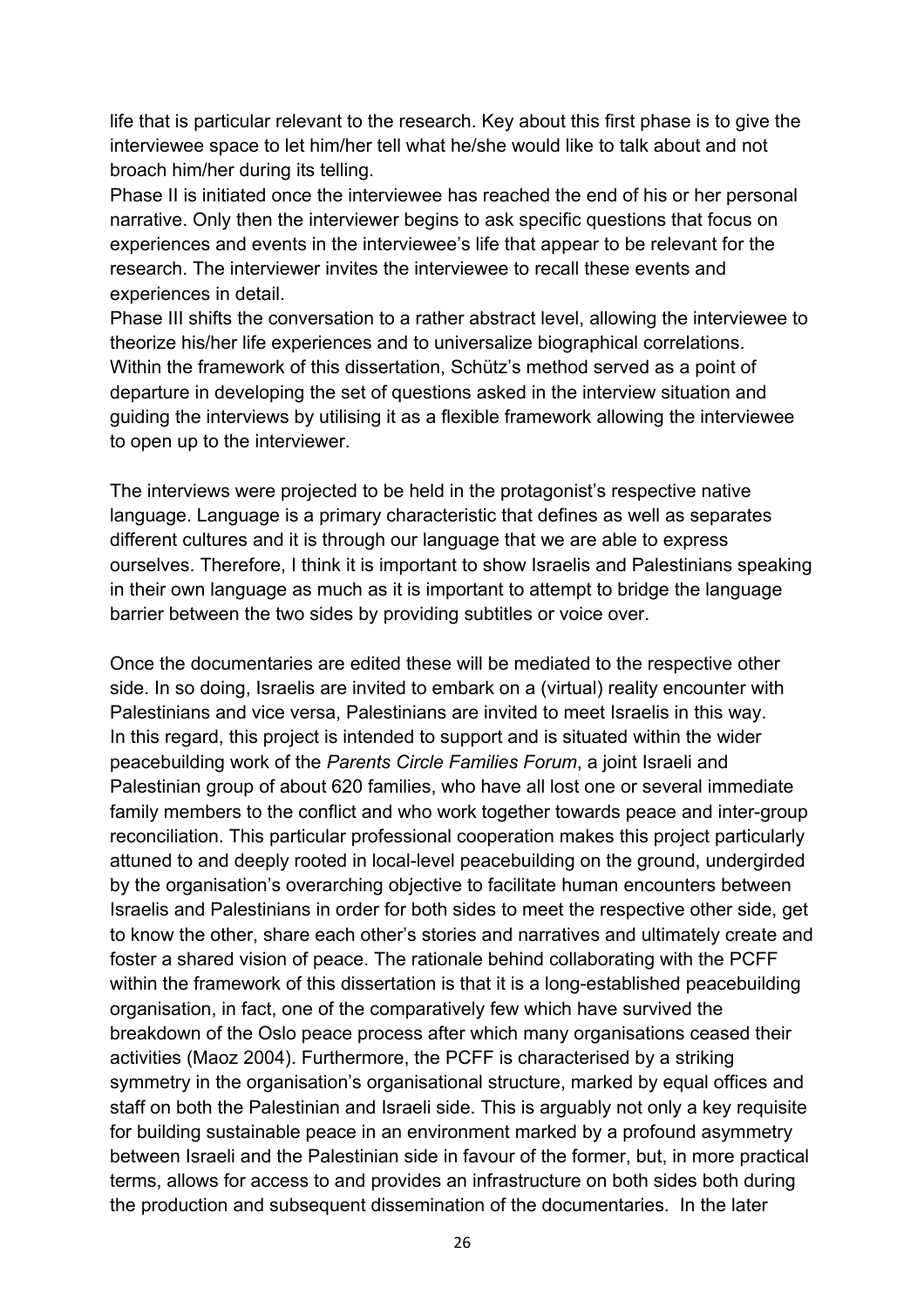regard it is further noteworthy that the organisation enjoys a high degree of legitimacy in both societies.

Currently, two possible ways for the PCFF to implement *People2People* in their work are envisioned. The first is to create an app that allows Israelis and Palestinians to view *People2People* on their smartphones via VR cardboard viewer. These cardboard viewers could be handed out and used at lectures by members of the PCFF at schools and other institutions, and in the group-internal dialogue meetings that form an integral part of the organisation's work. Furthermore, the VR viewers could be handed out to the wider public within the framework of the organisation's public awareness work. This way, the documentaries are disseminated on the streets to invite Israelis and Palestinians who might either not be able or willing to take part in a PCFF event as this may seem too confrontational to some. Particularly in this regard, this project can utilise the novelty factor that comes with the new VR technology to get people to watch the documentaries that may otherwise perhaps not do so.





The second method is to publicly screen *People2People* in a VR dome, also within the context of the organisation's wider public work. A VR dome is a mobile, iglooshaped tent with a 360-degree film screen inside, which allows the audience to be surrounded by the screen. Depending on the size, VR domes can host between fifteen and several hundred people.

These domes could be used as a sort of traveling cinema and put up on various public places on both sides of the separation wall, inviting Israelis and Palestinians to immerse themselves into the life of a person on the other side. I think that this form of dissemination will be particularly valuable in addition to the organisation's





peacebuilding efforts for it grants both sides access to the *People2People* documentaries, the dome allowing them to physically, yet safely, take an immersive journey into the life of the unknown.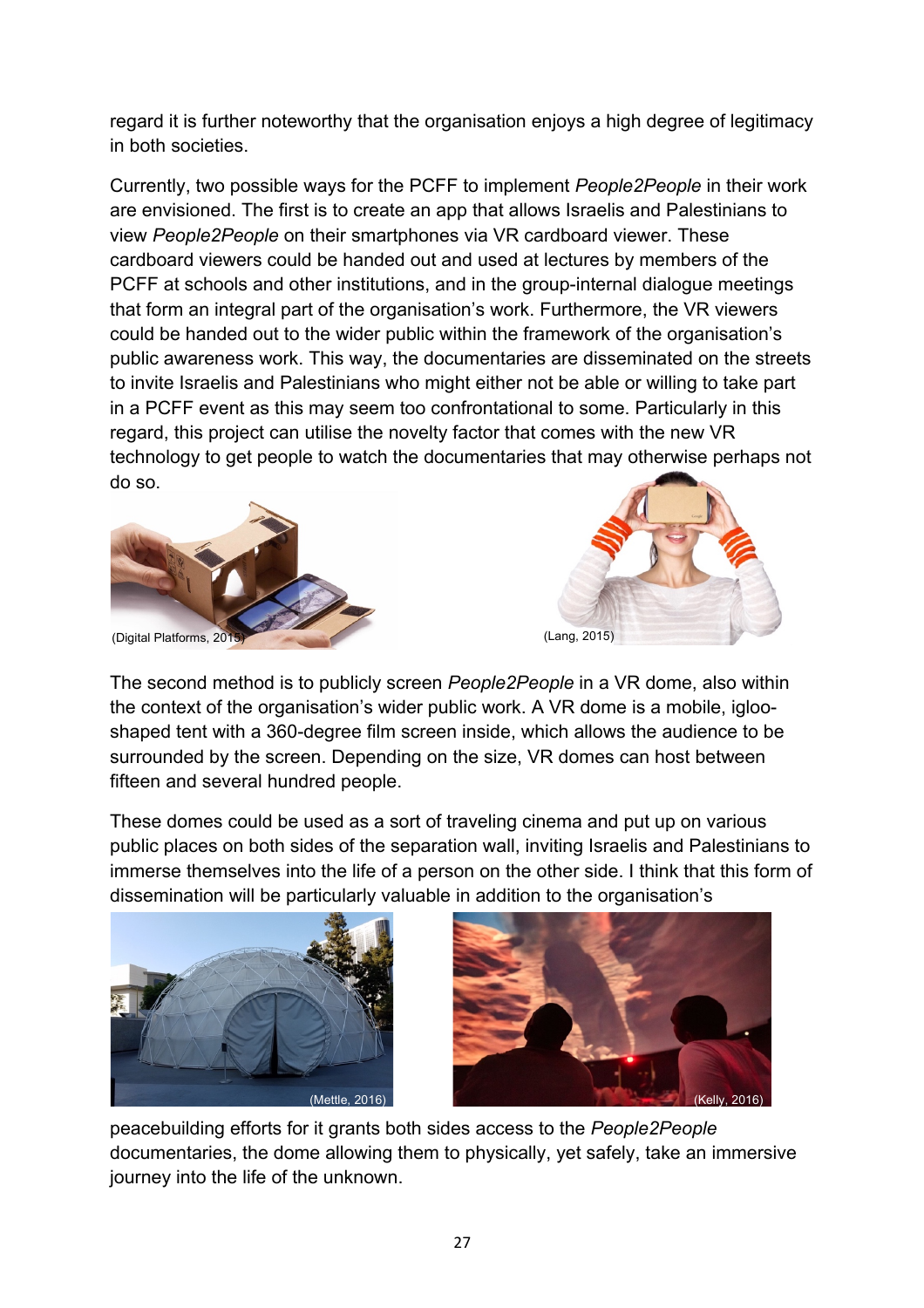#### **Conclusion**

This master's dissertation combined theory and practice to design a peacebuilding tool that will contribute to overcoming the physical and mental walls separating Israelis and Palestinians. It is pertinent to mention that this concept by no means provides an ultimate answer to resolve this conflict. However, as outlined in the theoretical framework of this dissertation, academic insights from the fields of identity formation and empathy were drawn upon to understand how the mental walls that sustain the conflict may be deconstructed. Discussing the particular characteristics of the medium further allowed for the translation of these theoretical findings into practice. Building upon relevant academic literatures, the medium film more generally, and virtual reality, in particular, was demonstrated to provide a potent tool to bridge the physical walls between Israelis and Palestinians and allow for a (virtual) encounter between the two sides in a safe and non-confrontational space. Film and, again, VR in particular, allow to create a space within which empathy and, relatedly, the imaginative act can emerge and thus provide the foundation for reflection upon and the transformation of the relationship between Israelis and Palestinians. Whilst the focus of this research was the conceptualisation and production of a pilot project, future research would be required to evaluate and determine the extent to which this is actually the case once the professional project has been launched, disseminated and incorporated into the *Parent Circle Families Forum's* peacebuilding work. To reiterate, VR documentary as a peacebuilding tool is no panacea for conflict resolution. Creating peace in the Middle East, as scholars like Caitlin (2011) rightly point out, requires the existence and integration of both state-institutional top-down and bottom-up grassroots efforts. However, the current political climate in Israel/Palestine, where the two peoples are again pitted against one another has led to a renewed wave of violence that has hardened the mental walls and thus come to sustain the physical walls, making peace appear impossible. This – seemingly paradoxically – renders peacebuilding efforts on the ground of utmost importance. As this piece of work has demonstrated, utilising the immersive powers of film and VR in a way modelled by *People2People,* has the potential to support local-level peacebuilding efforts of individuals, communities and organisations dedicated to creating peace such as the *Parents Circle Families Forum* and thus provide one small mosaic stone necessary to paving the path towards peace in one of the most prolonged and disputed conflicts of our time. I would like to conclude this dissertation with the words of one of the portrayed Palestinians, which captures, in the midst of ongoing conflict, violence and occupation, the moral imagination of a shared peaceful future that Lederach evokes:

*"Look at the Second World War. They killed each other. They damaged each other. Today, there are no borders all over Europe. It's possible. Everything is possible."* - Wajeeh Tomeezi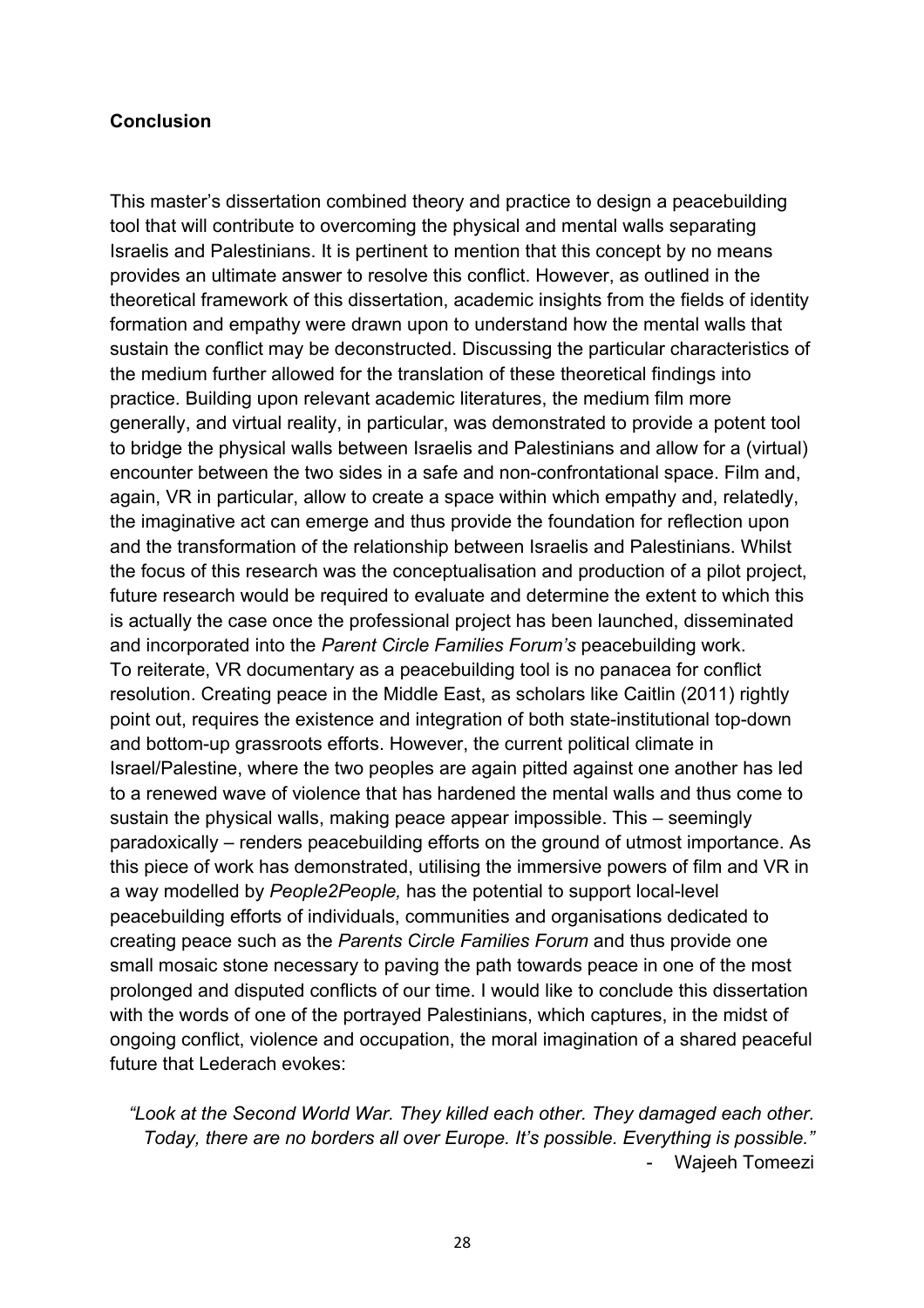#### **References**

Ainsley Sutherland, E. (2012). *Staged Empathy: Empathy and Visual Perception in Virtual Reality Systems.* Chicago: University of Chicago.

Allport, G. W. (1954). *The Nature of Prejudice.* Reading: Addison-Wesley.

Anderson, B. (2006). *Imagined Communities: Reflections on the Origin and Spread of Nationalism*. London: Verso.

Ashcroft, B. (2009). Beyond the Nation: Post-Colonial Hope. *The Journal of the European Association of Studies on Australia*, 1, 12-22.

Bar-On, D. (2000). *Bridging the Gap.* Hamburg: Koerber.

Bar-Tal, D. (2013). Ethos of Conflict. In: Bar-Tal, D. (ed.) *Intractable Conflicts: Socio-Psychological Foundations and Dynamics.* Cambridge: Cambridge University Press, 174-212.

Battle, M. (2009). *Ubuntu: I in You and You in Me*. New York: Seabury Books.

Baumann, Z. (1997). From Pilgrim to Tourist - or a Short History of Identity. In: Hall, S. and du Gay, P. (eds.) *Questions of Cultural Identity*. London: Sage, 18-36.

Boltanski, L. (1999). *Distant Suffering. Morality, Media and Politics* Cambridge: Cambridge University Press.

Bruner, J. (1996). *The Culture of Education*. Cambridge: Harvard University Press.

Buber, M. (1947). *Between man and man.* London: Kegan.

Buber, M. (1958). *I and Thou.* New York: Charles Scribner's Sons.

Butler, J. (1993). *Bodies That Matter*. London: Routledge.

Calhoun, C. (1994). *Social Theory and the Politics of Identity*. Cambridge: Blackwell Publishers.

Chaitin, J. (2011). *Peace-Building in Israel and Palestine: Social Psychology and Grassroots Initiatives.* New York: Palgrave Macmillan.

Curtis, R. (2012). Einfühlung and Abstraction in the Moving Image: Historical and Contemporary Reflections. *Science in Context*, 25(3), 425-446.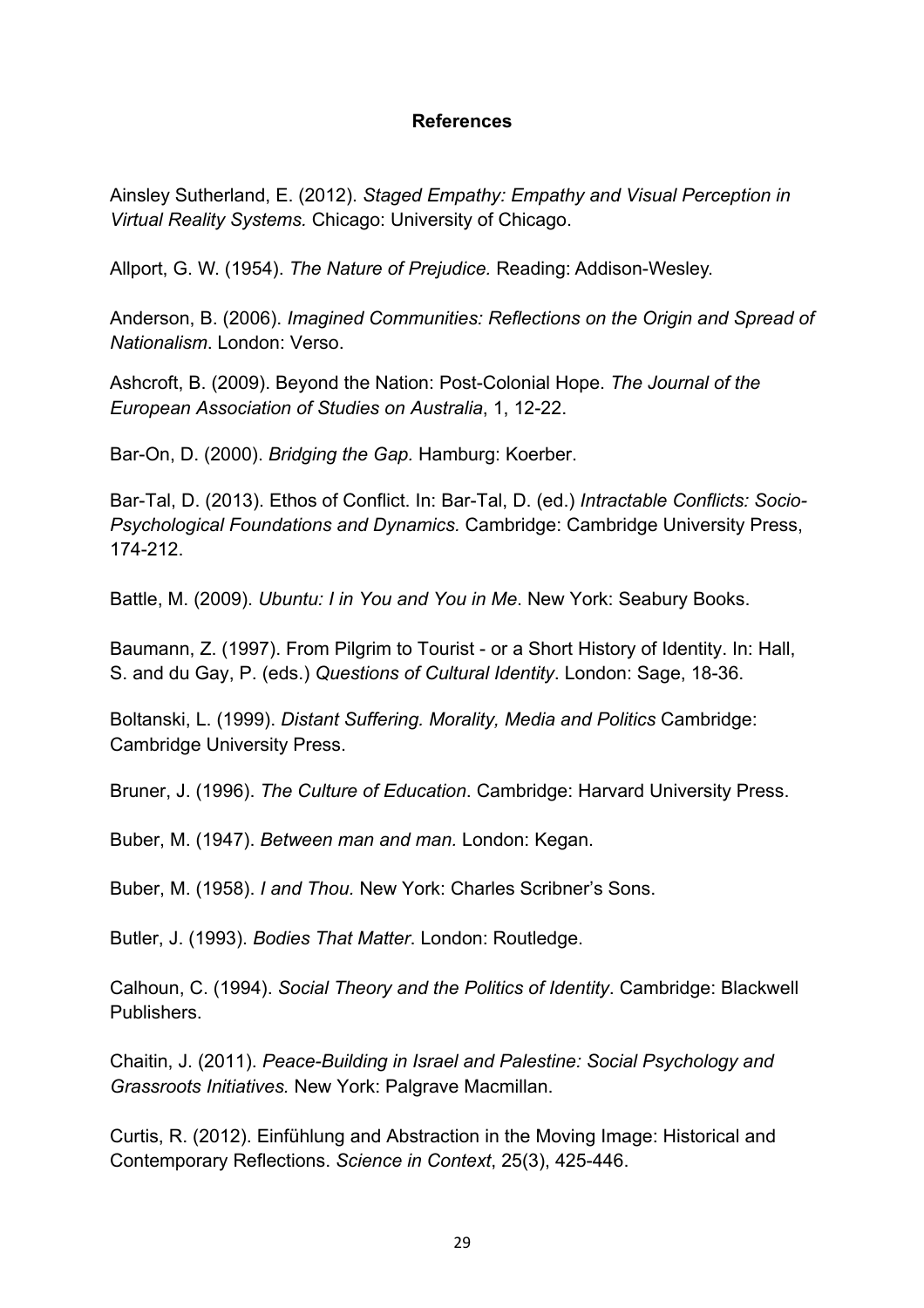Chouliaraki, L (2013). *The Ironic Spectator.* Cambridge: Polity Press.

Constine, J. (2015). Virtual Reality, The Empathy Machine. *TechCrunch*, 1 February. Available from https://techcrunch.com/2015/02/01/what-it-feels-like/ [Accessed 23 December 2017].

D'Aloia, A. (2010). Edith Stein to the Movies. Empathy as Film Theory. In: Casetti, F., Gaines, J. and Re, V. (eds.) *Dall'inizio, alla fine. Teorie del cinema in prospettiva*. Udine: Forum Editione, 491-498.

Digital Platforms (2015). *Google Cardboard Version2: How VR and AR could take off at Google I/O* [image]. Available from https://www.digitalplatforms.co.za/googlecardboard-version-2-how-vr-and-ar-could-take-off-at-google-io/ [Accessed 30 December 2017].

Galtung, J. (1969). Violence, Peace and Peace Research. *Journal of Peace Research*, 3, 176-191.

Grosser, P.E. (1983). *Anti-Semitism, Causes and Effects: An Analysis and Chronology of 1900 Years of Anti-Semitic Attitudes and Practices*. New York: Philosophical Library.

Hall, S. (1996). Ethnicity: Identity and difference. In: Eley, G. and Suny, G. (eds.) *Becoming National.* New York: Oxford University Press, 339-351.

Hall, S. (1997). Who Needs Identity? In: Hall, S. and du Gay, P. (eds.) *Questions of Cultural Identity*. London: Sage, 1-17.

Halpern, J. and Weinstein, H.M. (2004) Rehumanizing the Other: Empathy and Reconciliation. *Human Rights Quarterly*, 26(3), 561-583.

Haslam, N. and Stratemeyer, M. (2016). Recent Research on Dehumanization. *Current Opinion in Psychology*, 11, 25-29.

Helman, S. (2002). Monologic Results of Dialogue: Jewish-Palestinian Encounter Groups as Sites of Essentialisation. *Identities,* 9(3), 327-354.

Bhabha, H.K. (2003). *The Location of Culture.* London: Routledge.

Jasper, D. (2004). *The Sacred Desert: Religion, Literature, art, and Culture*. Malden: Blackwell.

Kelman, H. C. (1999). The interdependence of Israeli and Palestinian national identities: The role of the other in existential conflicts. *Journal of Social Issues*, 55(3), 581–600.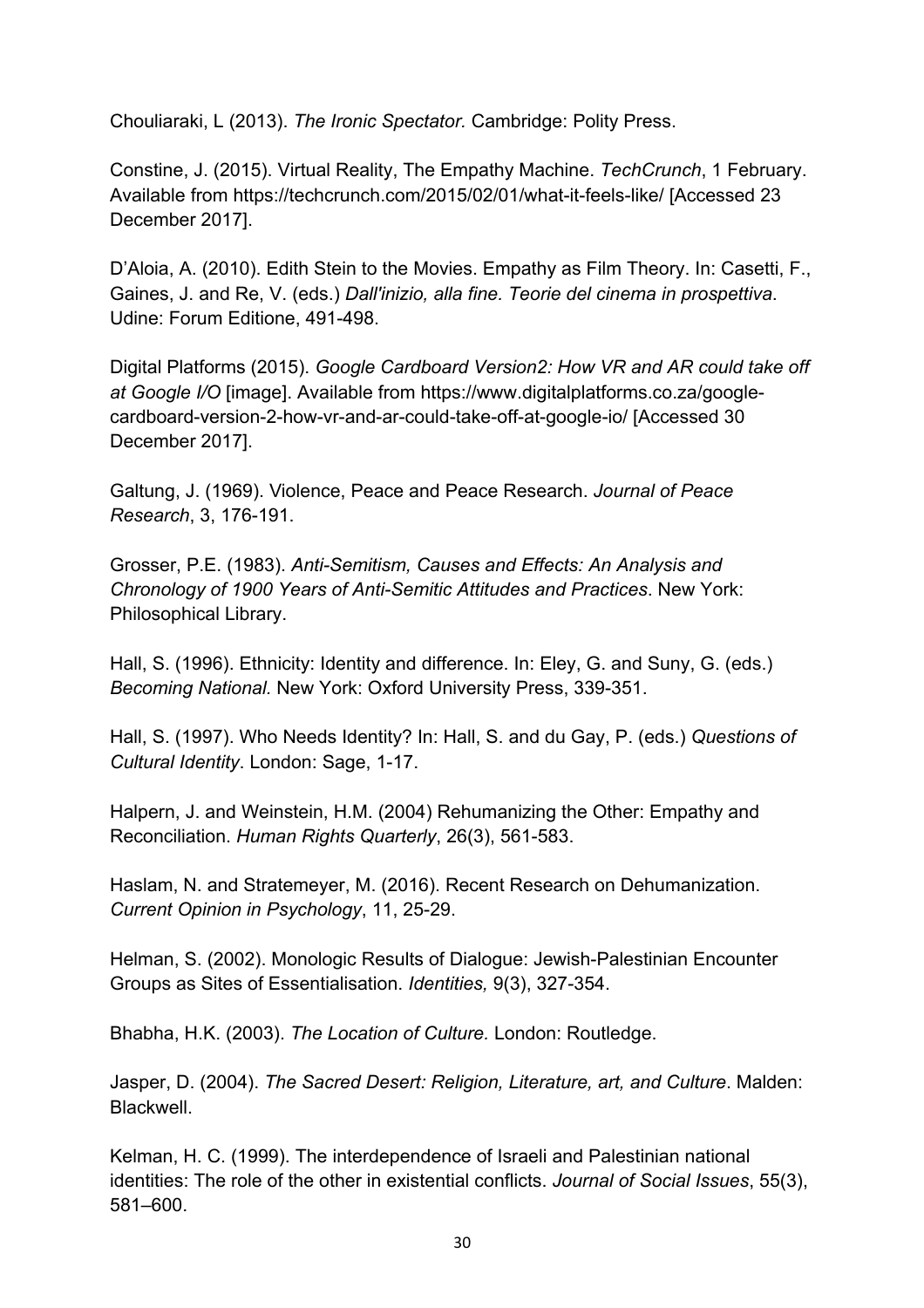Kelman, H.C. (2008). Reconciliation from a Social-Psychological Perspective. In: Nadler, A., Mallowy, T.E. and Fischer, J.D. (eds.) *The Social Psychology of Intergroup Reconciliation*. Oxford: Oxford Press, 15-32.

Kelly, A.N. (2016). *A 70-Foot VR Dome Stole The Show At Panorama NYC - Here's The Guys That Built It* [image]. Available from http://www.player.one/70-foot-vr-domestole-show-panorama-nyc-heres-guys-built-it-547495 [Accessed 30 December 2017].

Keysers, C. (2011). *The Empathic Brain: How the Discovery of Mirror Neurons Changes our Understanding of Human Nature*. Amsterdam: Social Brain Press.

Krznaric, R. (2015). *Empathy*. London: Rider Books.

Küsters, I. (2009). *Narrative Interviews: Grundlagen und Anwendungen.* Wiesbaden: VS Verlag fuer Sozialwissenschaften.

Landsberg, A. (2009). Memory, Empathy, and the Politics of Identification. International Journal of Politics, *Culture and Society* 22, 221-229.

Lang, B. (2015). *Google Announces New, Larger Cardboard VR Viewer with Universal Input Button* [image]. Available from https://www.roadtovr.com/googleannounces-new-larger-cardboard-vr-viewer-with-universal-input-button/ [Accassed 30 December 2017].

Lawrence, F. (2015). Music and Empathy. In: Urbain, O. (ed.) *Music and Conflict Transformation: Harmonies and Dissonances in Geopolitics*. London: I.B. Tauris, 13- 25.

Lederach, J.P. (1997). *Building Peace: Sustainable Reconciliation in Divided Societies*. Washington: United States Institute of Peace Press.

Lederach, J.P. (2005). *The Moral Imagination: The Art and Soul of Building Peace.* New York: Oxford University Press.

Leyens, J.-Ph., Demoulin, S., Vaes, J., Gaunt, R. and Paladino, M.P. (2007). Infrahumanization: The Wall of Group Differences. *Social Issues and Policy Review*, 1, 139-172.

MacLean, K. (1949). Imagination and Sympathy: Sterne and Adam Smith. *Journal of History of Ideas*, 10(3), 399-410.

Maoz, I. (2004). Building Peace in violent conflict: Israeli-Palestinian Post-Oslo people-to-people activities. *International Journal of Politics, Culture and Society,*  17(3), 563-574.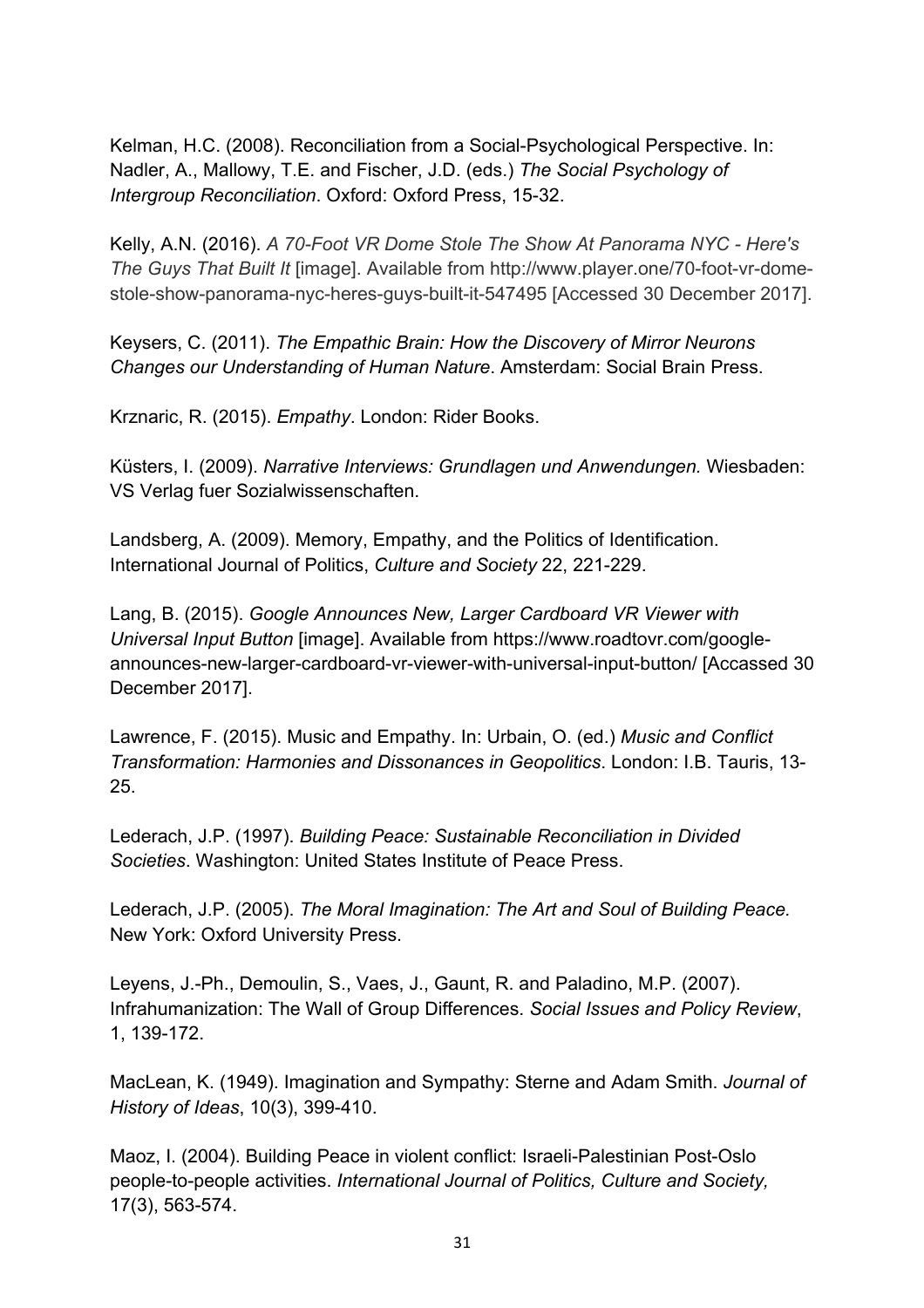Maoz, I., Bar-On, D. and Yikya, S. (2007). They understand only force: A critical examination of the eruption of verbal violence in a Jewish–Palestinian dialogue. *Peace and Conflict Studies*, 14(2), 27–48.

Maoz, I. (2011). Does Contact Work in Protracted Asymmetrical conflict? Appraising 20 years of reconciliation-aimed encounters between Israeli Jews and Palestinians. *Journal of Peace Research*, 48(1), 115-125.

Mavroudi, E. (2013). Creating geographies of hope through film: performing space in Palestine-Israel. *Transactions of the Institute of British Geographers*, 38 (4), 560-571.

Mettle (2016). *Portable dome, where VR experiences can be viewed without headset* [image]. Available from https://www.mettle.com/magma-chamber-360-vr-mix-mastermike/ [Accessed 30 December 2017].

Morley, D. (2000). *Home Territories.* London: Routledge.

Murer, J. S. (2014). Understanding collective violence: The communicative and performative qualities of violence in acts of belonging. In: Bantekas, I. (ed.) *International Criminal Law and Criminology*. Cambridge: Cambridge University Press, 287-315.

Nadler, A. (2004). Intergroup Conflict and its Reduction: A Social-Psychological Perspective. In: Halabi, R. *Israeli and Palestinian Identities in Dialogue: The School of peace Approach*. New Brunswick: Rutgers University Press.

Nagar, R. and Maoz, I. (2015). Predicting Jewish-Israeli Recognition of Palestinian Pan and Suffering. *Journal of Conflict Resolution*, 61(2), 372-397.

Oren, N., Bar-Tal, D. and David O. (2004). Conflict, Identity, and Ethos: The Israeli-Palestinian Case In: Lee, Y., McCauley, C., Moghaddam, F. and Worchel, S. (eds.) *The Psychology of Ethics and Cultural Conflict*. Westport: Praeger Publishers, 133 - 154.

Parekh, B. (2006). *Rethinking Multiculturalism: Cultural Diversity and Political Theory*. New York: Palgrave Macmillan.

Pilecki, A. and Hammack P.L. (2014). "Victims' Versus 'Righteous Victims': The Rhetorical Construction of Social Categories in Historical Dialogue Among Israeli and Palestinian Youth. *Political Psychology,* 36(6), 813-830.

Rifkin, J. (2009). *The Empathic Civilisation: The Race to Global Consciousness in a World in Crisis*. Cambridge: Polity Press.